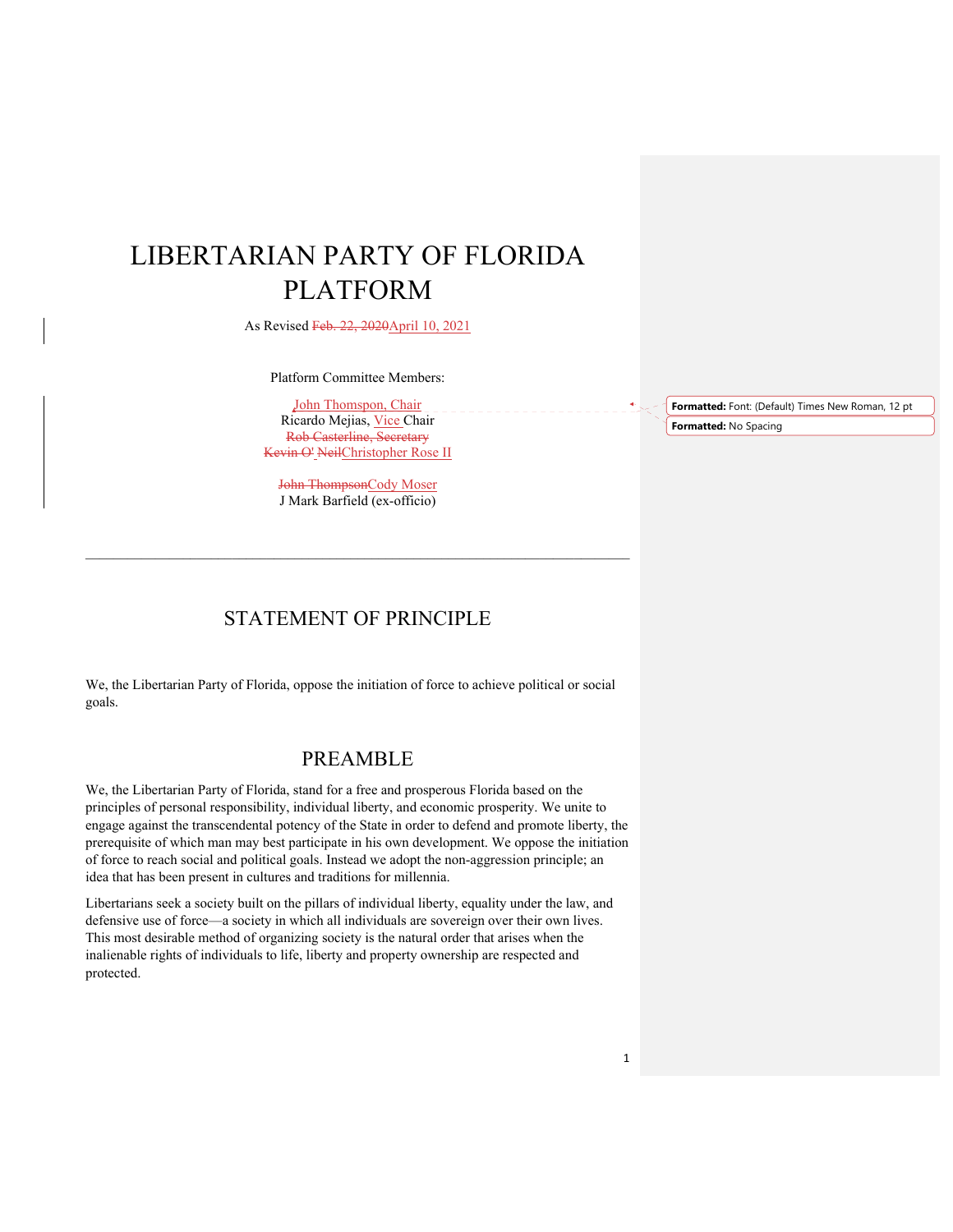Individuals must be free to honestly and peacefully pursue their own interests and pleasures so long as it does not involve coercion, fraud, or violate the equal rights of others. Libertarians welcome the peace, prosperity, and diversity that freedom brings.

# I. STATE GOVERNMENT

### 1. Federal **Troops In**Armies and Florida

In the absence of a declaration of war by the United States Congress, we oppose the deployment of federal troops on Florida soil, except for a deployment to defend Florida our State in the case event of a foreign attack. We do not supportoppose sending Florida National Guard troops overseas for foreign conflicts or missions. We favor call for a return to the pre-2007 requirements for the governor to approve beforein securing gubernatorial approval for the President can to activate a State National Guard.

We also oppose sending State National Guard or Coast Guard personnel to foreign wars, conflicts or missions. We support the separation of federal military units from law enforcement and disaster relief.

### 2. The Right to Bear Arms

We support the unfettered ability to possess, carry, and modify firearms and accessories for purposes including but not limited to self-defense and to secure the rights of the free individual. We support open carry and constitutional carry initiatives in Florida. We oppose all restrictions on firearms, ammunition and accessories, unless mandated by private property owners on their premises.

### 3. Undelegated Powers Belong to the States or the People

We support the Tenth Amendment to the U.S. Constitution, which reserves to the states States and their people thereof all powers not expressly delegated to the United Statesfederal government, nor prohibited to the states-States elsewhere in the Constitution. We oppose the expansive interpretation of the interstate commerce clause which practically nullifies the 10th amendment. We urge the Supreme Court to overrule overturn Wickard v. Filburn, as the this decision act is used to nullify the Tenth Amendment by expanding federal regulatory powers over the States.that was critical in expanding federal regulatory powers.

### 4. Equal Protection of the Law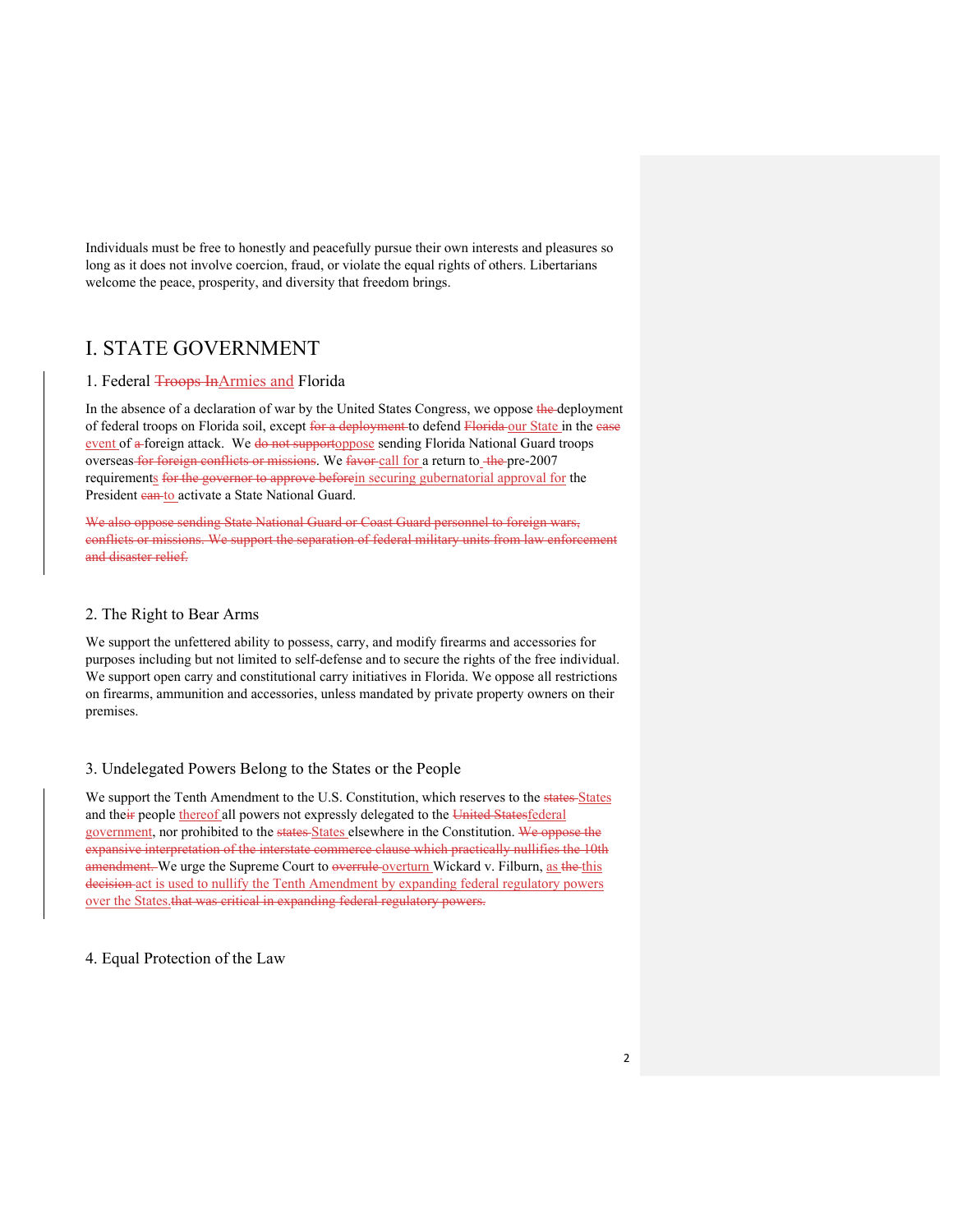We support equality under the law and condemn any law that either rewards or punishes any individual based on race, ethnicity, religion, gender, gender identity, sexual orientation, or any other group identification. Each person has the same inalienable rights. It is the State's duty to protect those rights for everyone equally.

### 5. Private Property and Markets

Private property is all property owned by non-government entities. We recognize the rights to private property rights as an extension of and self-ownership, the most as basic human rights. Therefore, oOne of the functions of government is to protect the private property rights of all persons people under in its jurisdiction. This includes private entities having the right to voluntarily transfer ownership of their private property, free of government price or quantity controls, intervention, or taxation.

#### 7. Sunset Amendment

We advocate a sunset amendment to the Florida Constitution requiring: (a) a repeal of most existing laws about regulations, agencies, departments, taxes and expenditures, staggered over the next ten years, and (b) an expiration of all new or renewed laws at five years. A law can be reauthorized by the legislature, but if reauthorized, a referendum is held to confirm or overrule the reauthorization.

No new laws with materially the same provisions as the ones repealed or expiring and not reauthorized can be passed by the legislature within the next three years.

#### 8. State Government Accountability

Individuals and State agents should not be above the law. We support expanding Chapter 768.25 of Florida Statutes to end all immunities from suits for compensation of damages against any Florida government agency or its public officials or employees when they commit any illegal act, and removing the caps of payments for damages. And we support having guilty officials pay for restitution. We also support the Florida's Whistle Blowers and False Claims Acts and awards for whistleblowers.

#### 9. Government Transparency

We support transparency and believe that Sunshine laws should apply to all public employees wherever and however they meet. All meetings and minutes must be readily available to the public and recording devices should be welcomed. There should be no laws prohibiting or limiting electronic recording devices and reporting of any public official, including law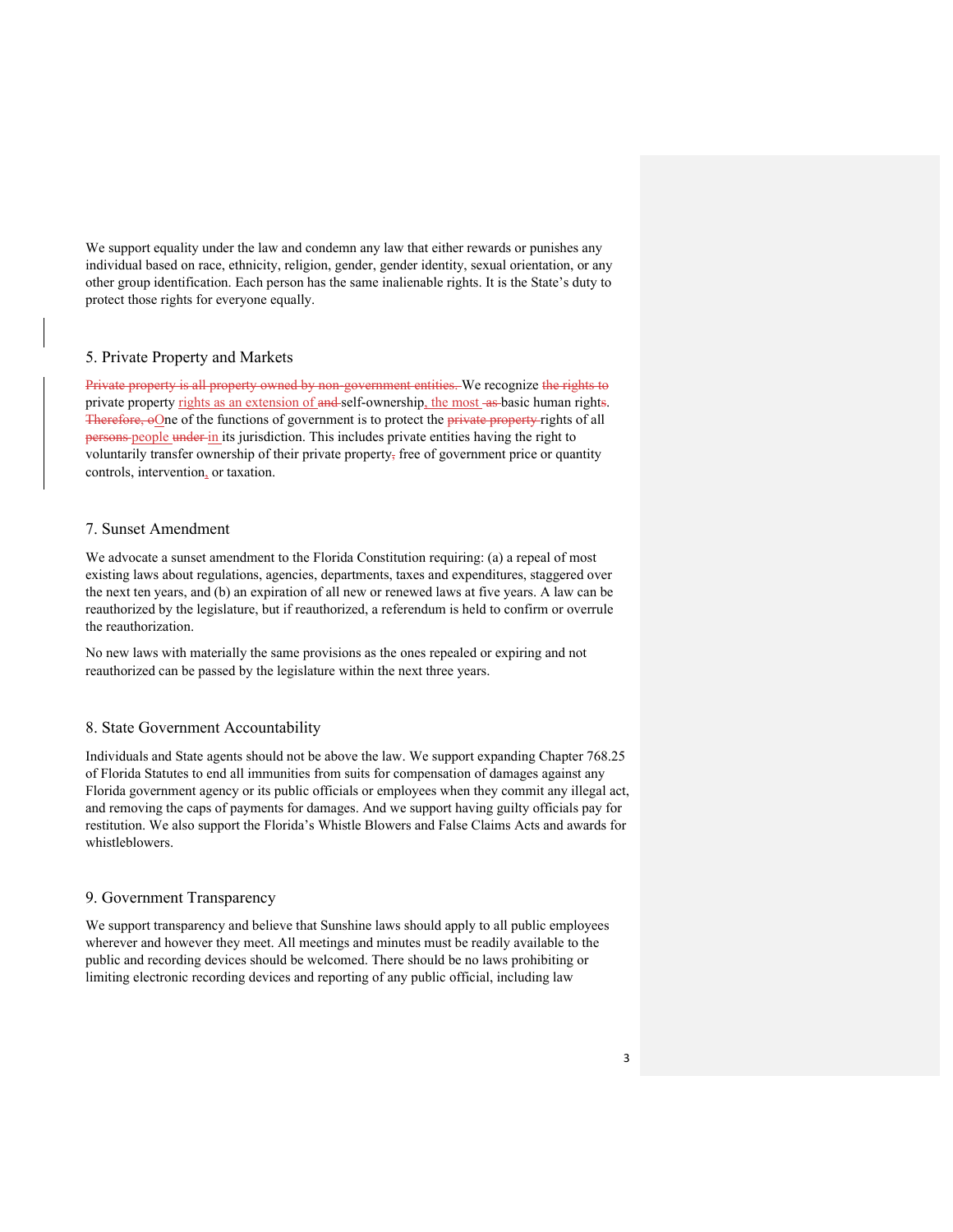enforcement, while performing their duties.

### 10. Government IDs and Data Bases

We oppose the participation by the State of Florida in  $(a)$ -the federal Real ID Act  $a$ -and similar federal identification or database mandates and (b) Federal or state programs designed to mine collect or share data on persons-individuals who have committed nonot accused of crime.

#### 11. The Right to Privacy

We believe in the right of privacy for all lawful persons and condemn any attempts to subvert it. We hold dear the 4th amendment of the U.S. Constitution and Section 23 of the Florida Constitution, both of which forbid the government from intruding on the personal life of individuals.

Therefore, we oppose all government searches, seizures and measures to collect, mine, share or distribute data on persons, without a warrant from a State or Federal court, or not based on probable cause of a crime being committed.

#### 12. Government and Monopolies

The State has no business protecting, maintaining or regulating legal private monopolies or owning public monopolies or any other business. These actions create an unfair playing field and go outside of the bounds of government responsibilities. This includes having "natural monopolies" such as electricity, natural gas and water.

We believe these services should all operate in a free and competitive market, where service quality is highest, and prices are lowest.

The Florida Public Service Commission must be abolished and all regulations in the industries it covers must end. The right to offer services that are now monopolies must not be curtailed.

#### 13. Participation in Federal Grants

We believe that federal spending on grants to states and local governments should end and federal taxes reduced by the same amount. If states see a need for what some grants provide they can replace the federal taxes with state taxes. In particular, we oppose federal programs which violate the life, liberty or property of individuals by incentivizing drug arrest, which have no effect on public safety, with funding for police departments.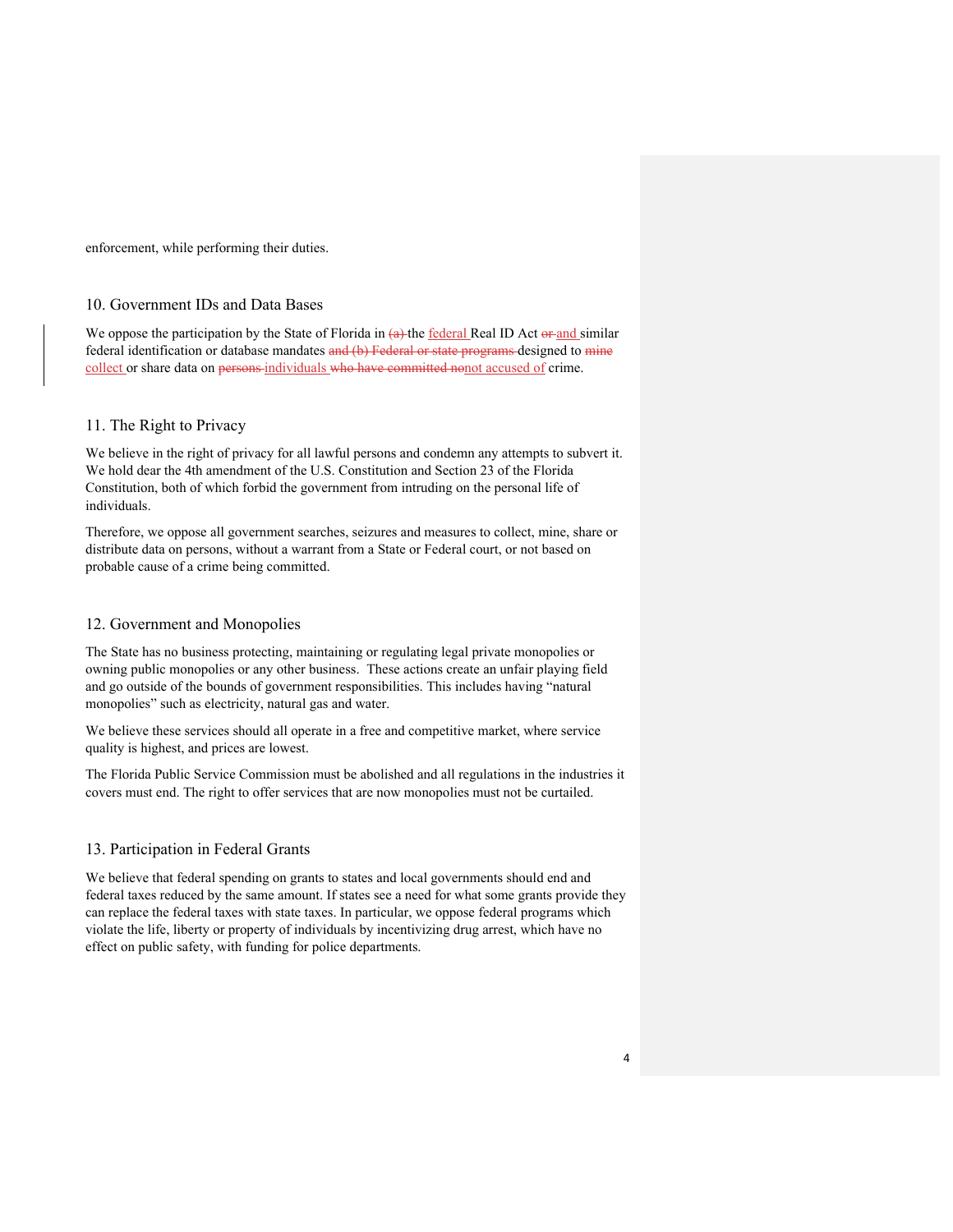### 14. Marriage and Divorce



### 15. Mobilization of the Population

There shall be no restrictions to the organization and mobilization of the population. This includes unrestricted ability by the whole of the people to obtain weapons, training, or supplies to defend the territory of Florida in order to secure a free and prosperous future for Floridians.

### 16. Immigration Law Enforcement By State and Local Governments

We oppose all policies or programs that enlist state and local government employees to enforce federal immigration laws or that require local and state authorities to comply with federal immigration law enforcement.

### II. ELECTIONS

### 1. State Regulation of Political Parties

The only electoral duty of the State government should be providing for fair and efficient conduct of elections. Political parties, like any private voluntary group, should be free from government control and allowed to establish their own rules for nomination procedures and conventions.

We support Ranked Choice. We oppose Top Two primaries as this disproportionately suppresses

### 2. Election Ballot Choices

**Formatted:** Font: (Default) Times New Roman, 12 pt, Font color: Auto

**Formatted:** Font: (Default) Calibri, 11 pt

**Formatted:** Font: (Default) Times New Roman, 12 pt, Not Bold, Font color: Auto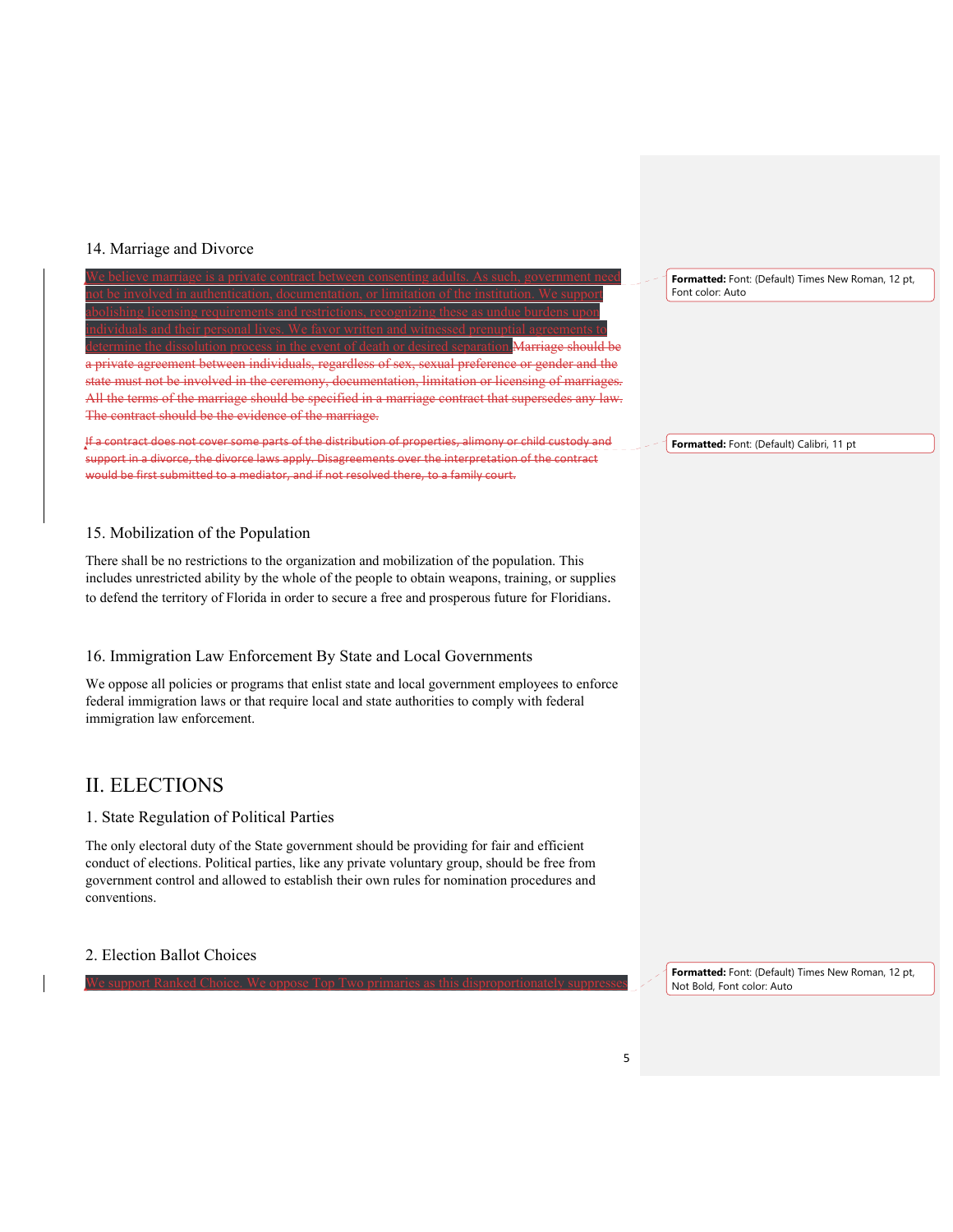#### of None Of The Above (NOTA) on all ballots. In the event that NOTA receives a plurality of votes in any election, a new election should be held for which none of the losing candidates shall

support innovative voting methods that increase efficiency and voter turnout, and save "none of the above" choice (with a new election without the losing candidates if it wins) and rank choice voting; and we should consider proportional representation. We oppose "Top Two" primaries since these keep minority parties from being represented in the general election.

minor political party representation in the general election. We also support including the option

### 3. Campaign Finance Laws

We advocate the repeal of laws that have caps on contributions to candidates or parties, and the acceptance of alternative monetary donations such as crypto-currencies as valid campaign contributions.

Campaign finance laws should be repealed because they are unwarranted restrictions of free speech or association. We recognize that disclosure of campaign contributions in public databases is valuable information to make good voter decisions, but it conflicts with our desire to protect personal privacy.

### 4. Ballot Access

We support open ballot access for all parties and individuals who wish to hold public office. There must be no barriers to entry for prospective political parties and candidates, including unattainable signature requirements, exorbitant fees, or other measures which limit ballot access to a political duarchy. In addition, Section 99.103 of Florida laws, which refunds 95% of the 3% candidate filing fees only to parties with a voter registration at or above 5% of the total, should be repealed.

### 5. Fiscal Responsibility for Political Parties

We advocate an amendment to campaign financing laws requiring parties and candidates to pay their own way to their public offices *independent of taxpayer money.* Although legislation has been passed ending the public funding of major party political conventions and no presidential candidate has accepted public funds since 2008, these measures are not enough and this option must be removed.

# III. Courts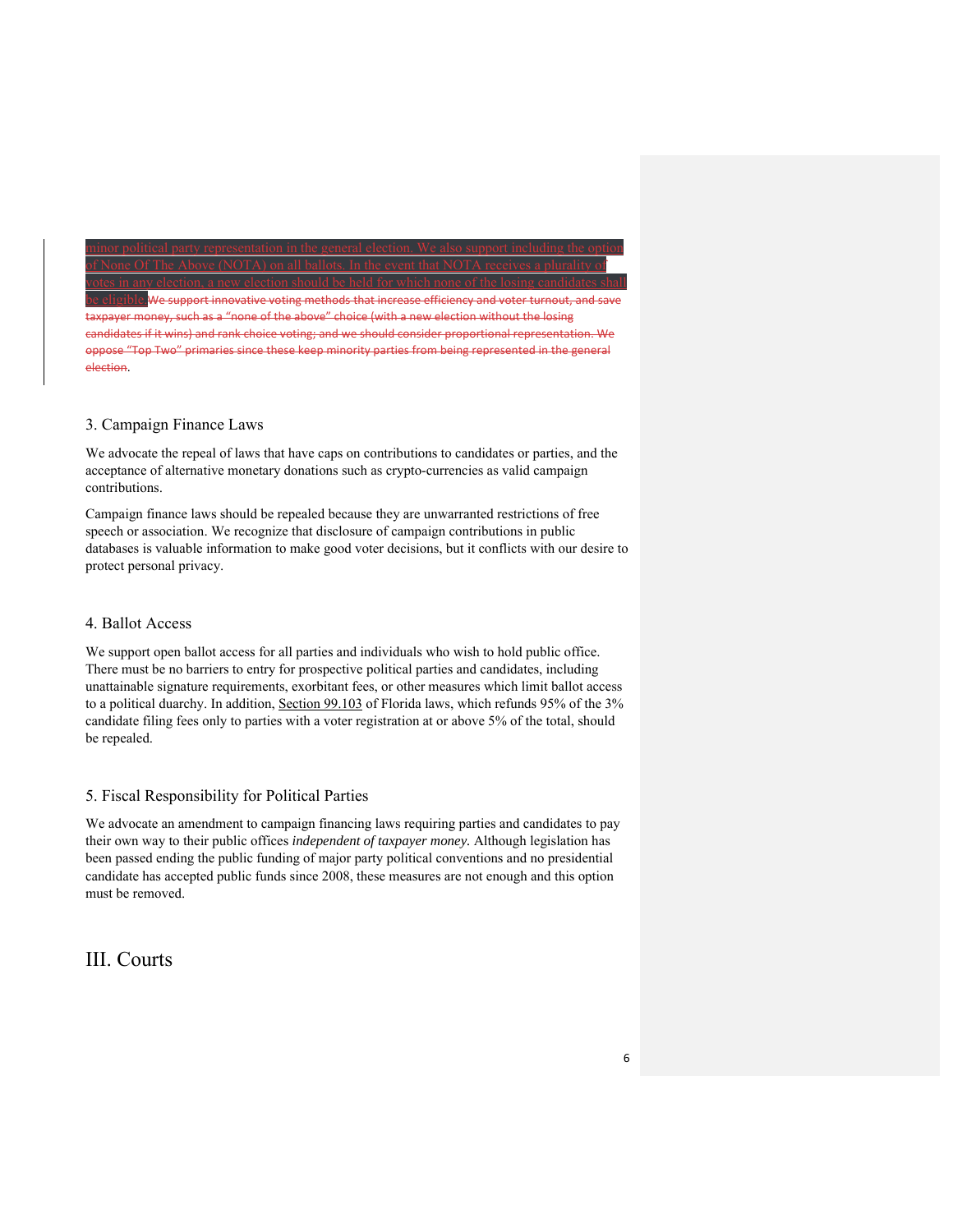### 1. Nullification Power of Jurors

We support the right of defendants to a fully informed jury, which would require judges to instruct jurors of their authority to judge not only the facts, but also the justice of the law according to their own good consciences. If a jury of peers deems a law unjust, oppressive or inappropriately applied, it has the right and duty to acquit the defendant.

### 2. Victims' Rights

We support restitution for victims of crimes or civil infractions at the expense of the perpetrator. The victim must also have the right to require the prosecutor to drop charges before a trial or pardon the perpetrator after a conviction (without necessarily foregoing the restitution), provided the victim is not threatened or coerced.

### 3. Private Adjudications of Disputes

Private adjudication of disputes by mutually acceptable arbitrators or mediators should be encouraged, prior to utilizing the public court system, while retaining the right to appeal to a court. We also believe that the current laws on private adjudication contain an unnecessary amount of overregulation that should be removed.

### 4. No-Fault Laws

No-fault divorce laws are preferable to divorce laws that require assignment of fault, since a divorce is a family and civil case, not a criminal case. For mandatory personal injury insurance, we oppose no-fault laws, damages must be paid to the victim by the insurance company of the driver at fault.

### 5. The Right to Trial By Jury

The right of trial by jury must be allowed in all criminal cases and in civil cases where the value in dispute exceeds the value of one ounce of gold. We support the right of jurors to (a) take notes during the trial, (b) submit written questions to witnesses and the judge and (c) be provided with the judge's instructions in writing and (d) be able to discuss evidence among themselves at any time.

### 6. Civil Asset Forfeitures

The use of civil asset forfeiture to enforce laws circumvents constitutional protections. Seizures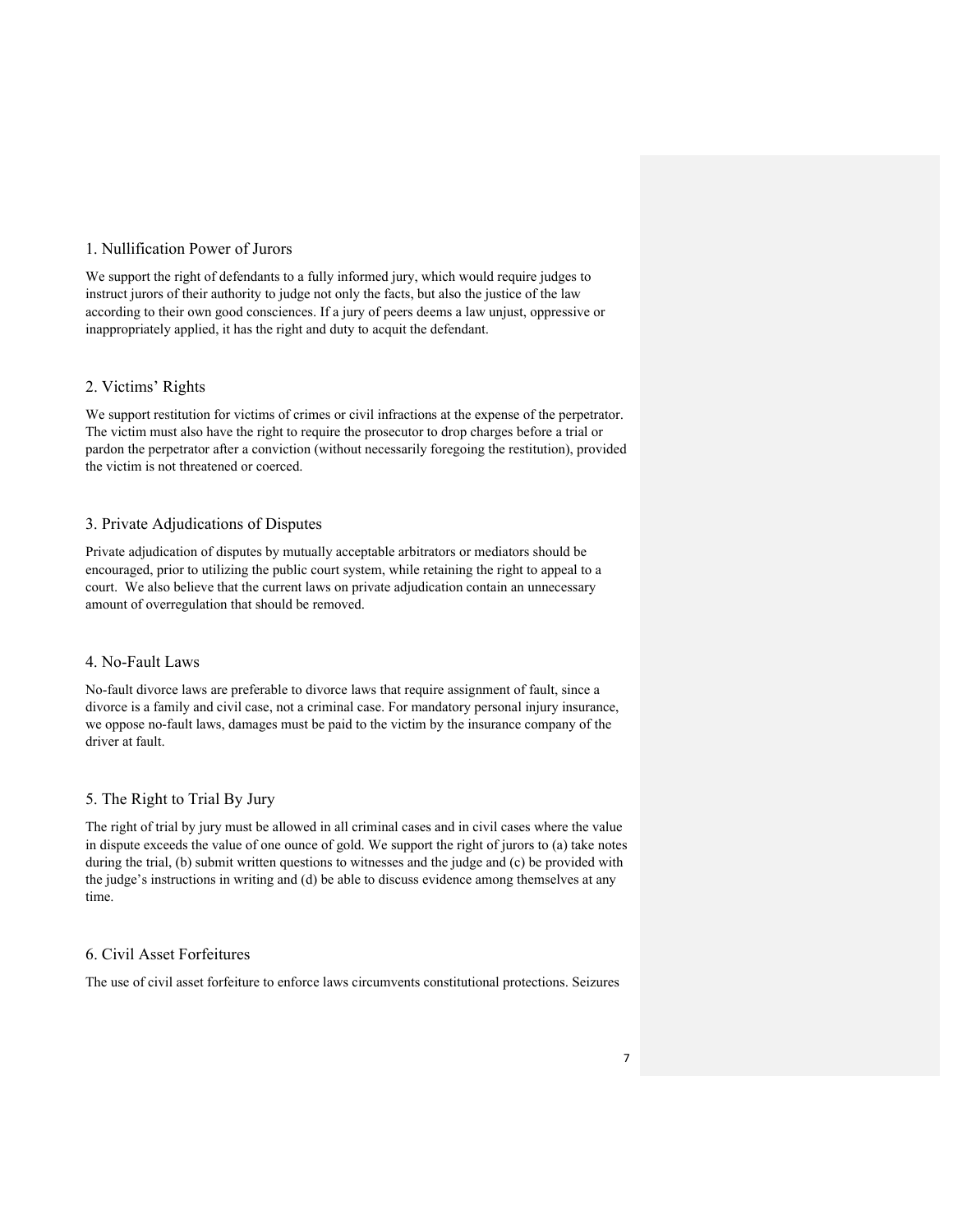of property obtained from criminal actions should only occur after the perpetrator has been found guilty and only for the amount of any fine specified by law that the guilty cannot otherwise pay. However, the property may need to be secured until the end of the trial, except for access to funds to pay for legal counsel and living expenses. The proceeds of the fine should go to the victims of the crime, or if they cannot be identified, to private organizations that help crime victims.

#### 7. Gender Equality in Parental Rights

We support equal treatment and oppose sexual discrimination in any judicial proceeding adjudicating a parental right, privilege or obligation concerning his or her child.

#### 8. Attorney Licensing

The practice of law in Florida (like the practice of any other job, business or profession) should not require a state license from Florida Board of Bar Examiners (most of whose members have to be lawyers). The Bar Association must cease to be the official Florida organization to which all attorneys must belong. The legal profession must be opened to competition; its clients and purely private organizations should be the judges of the quality of attorney services.

### IV. PUBLIC SAFETY

#### 1. Law Enforcement

Law enforcement cannot guarantee individual safety. As such, we advocate that law enforcement is not the first line of defense for individual safety, but a second line of defense intended to render assistance to those requiring it. Self-protection is a personal responsibility. Individuals have the right to defend themselves and to possess the means to do so. Decreasing the selfreliance of the citizenry leads to an overemphasis of policing and an increased segregation of law enforcement personnel from the people they are paid to protect. Those in law enforcement are not above the community, but members of it. As such, we call for the removal of qualified immunity from all agents of law enforcement. Law enforcement cannot guarantee individual safety. Self-protection is a personal responsibility. All individuals have the right to defend themselves and to possess the means to do so, as guaranteed by both the federal and state Constitutions.

2.

We advocate that law enforcement is not the first line of defense for individual safety, but a second line of defense intended to render assistance to those requiring it. We advocate that all **Formatted:** Font: (Default) Times New Roman, 12 pt, Font color: Auto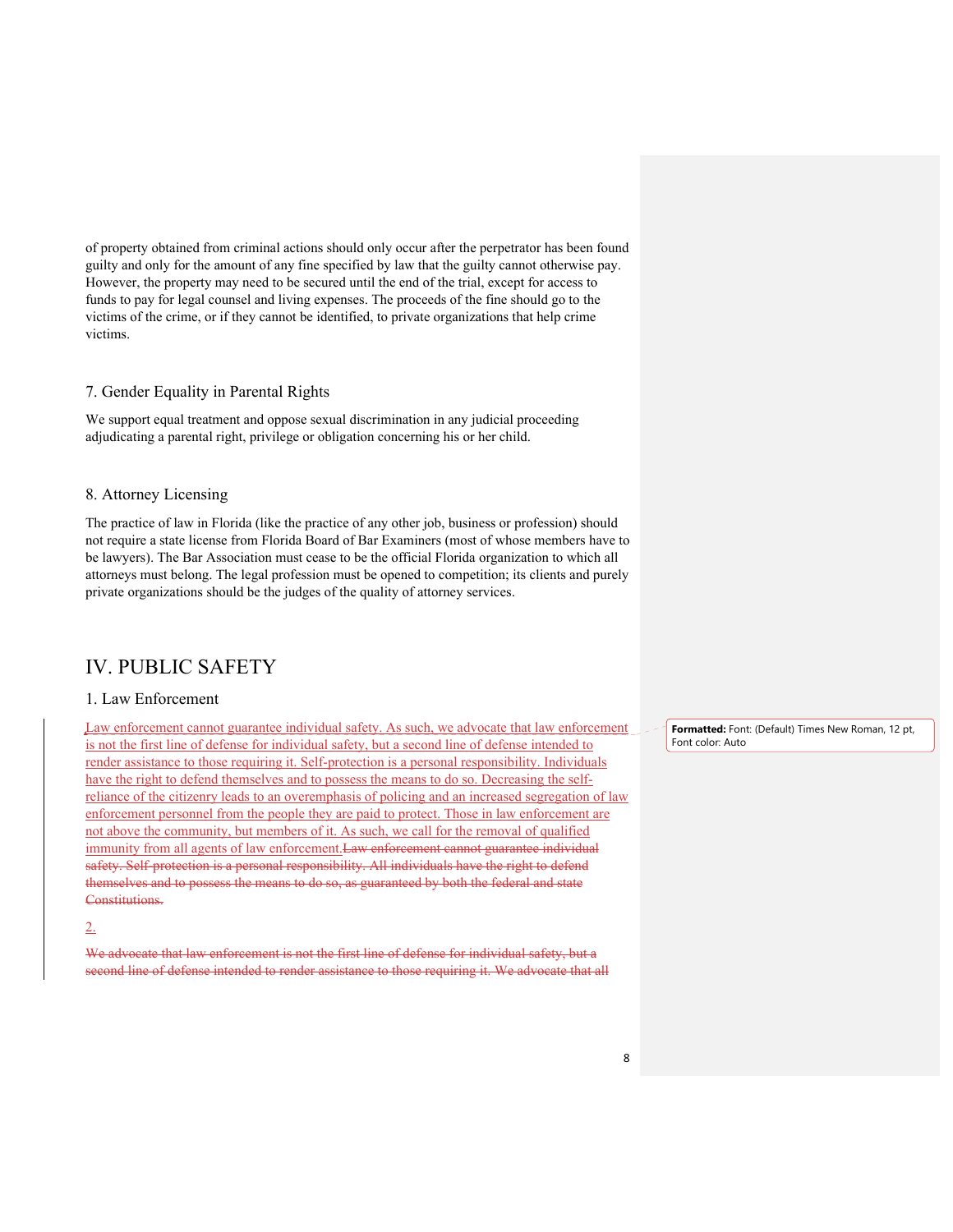legislative action available to strengthen the protections of an individual's self-evident and sovereign right to self-preservation be taken and that no legislative action that weakens the individual's ability to self-perform a defensive action be allowed.

We advocate that an over emphasis on policing leads to a separation of the law enforcement officers from the average individual. We advocate that law enforcement is not above the citizenry, but part of the citizenry. Law enforcement officers are part of our communities and not separate from them. Decreasing the self-reliance of the citizenry to police themselves, leads to increased segregation of Law Enforcement Professionals from the people they are paid to protect. This is why we prefer the term "peace officer" to "law enforcement officer" as law enforcement implies blind adherence to the law even if the law violates the rights of the eitizenry.

We advocate for the removal of sovereign immunity from law enforcement officers to allow for civil and criminal penalties to be applied to officers who bear false witness, or sign fraudulent warrants.

### 2. Militarization

We support the separation of federal military units from law enforcement and disaster relief. Local agencies should not accept weapons, equipment, nor training from the federal military,

#### 3. K-9 Units

We support the end of the use of K9 units by law enforcement for the purpose of circumventing the right to privacy and to perform unwarranted searches.

#### 4. Prisons

State prison facilities must be used only for the incarceration of individuals who have violated the rights of other people, including their life, liberty, or property.

Non-violent criminals should not be housed at the expense of the public. Instead non-violent criminals should be kept on parole, closely monitored, limited in their interaction with sensitive populations, and required to pay restitution to those whom they have wronged.

Imprisonment of citizens should be avoided or undertaken with the strictest of scrutiny, as the incentives of prison operators and the mechanisms by which they are compensated are ripe for abuse. This is especially true of private prisons which have historically been shown to be riddled with corruption. However, if private prisons were incentivized based on performance, such as achieving low recidivism rates and prisoner evaluation, they may be better than government run prisons.

**Formatted:** Font: (Default) Times New Roman, 12 pt, Font color: Auto

**Formatted:** Font: 12 pt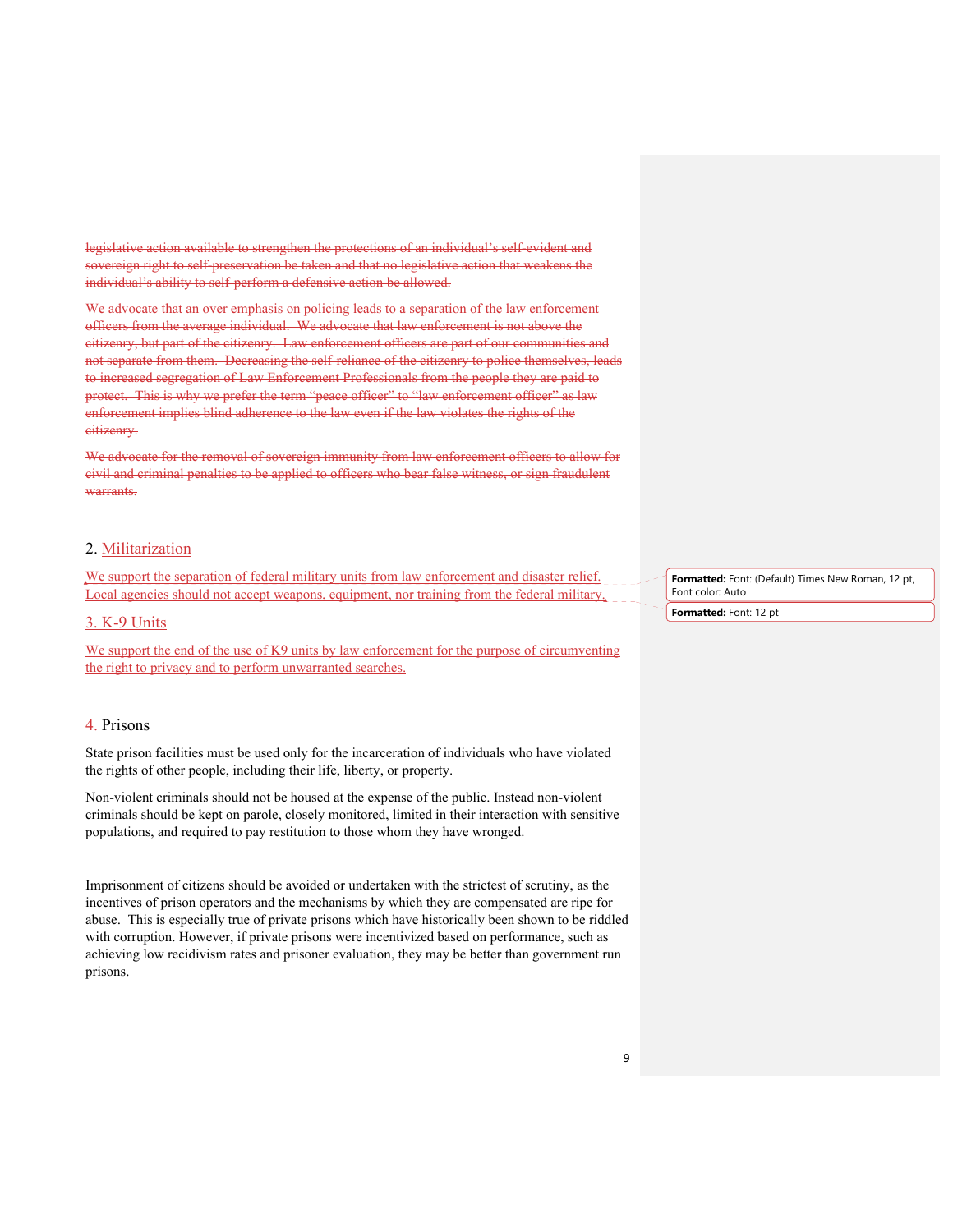#### 3. K-9 Units

We support the end of the use of K9 units by law enforcement for the purpose of circumventing the right to privacy and to perform unwarranted searches.

### 45. Red-Light Cameras

We oppose the use of red-light cameras as a photo enforcement tool as well as any third-party non-law enforcement agency issuing fines of any kind.

#### 56. Involuntary Institutionalization

We are opposed to involuntary institutionalization, unless for emergency medical purposes or in situations where an individual's autonomy and self-control is lost temporarily and they present an imminent hazard to themselves or others.

#### 6. Militarization

enforcement must not accept weapons, equipment, nor training from the Federal military.

### 7. Private Security

As individuals with rights to govern ourselves and our property, we support the ability to extend those rights to private security firms for the purposes of defending our life, liberty, and property.

#### 8. Sheriff's Jurisdiction

The power of arrest must be reserved to only the Sheriff and police granted to operate under the Sheriff. All other agencies must not have the power to arrest in a Sheriff's jurisdiction.

### 9. Quotas

We oppose law enforcement "quotas" of any kind as a requirement or incentive in any law enforcement agency or activities.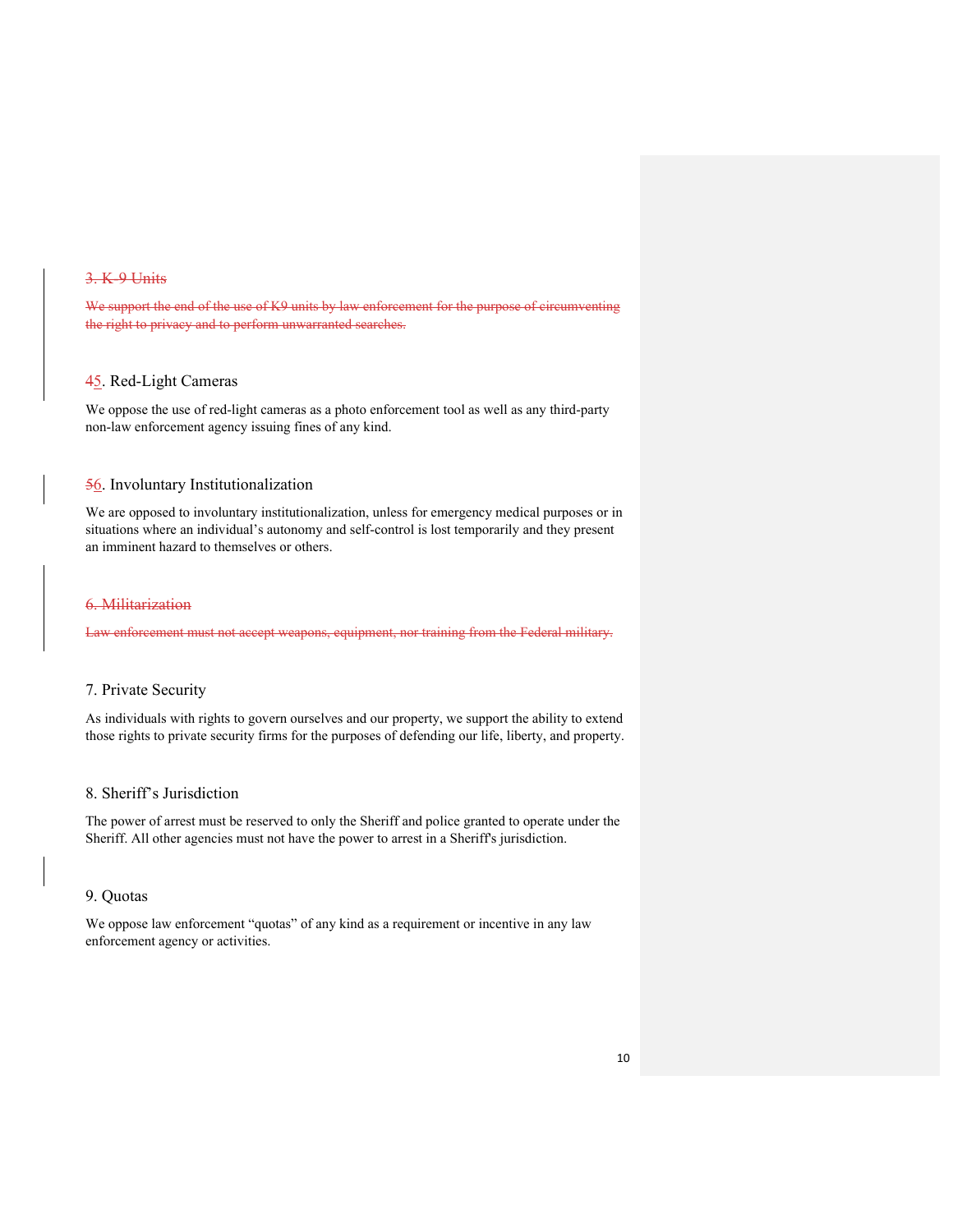### 10. Federal Drug War

We oppose the acceptance of Federal funding and grants for drug-related offenses of any kind.

### 11. Probable Cause

Police roadblocks, "rights-free zones", and searches without probable cause should be abolished. This includes U.S. Customs and Border Protection's 100-Mile Border Zone which covers the state of Florida in its entirety.

### 12. Pandemics

Government must never overstep its bounds, even in pandemics. We strongly oppose any misuse of authority by government in order to limit, restrict, prohibit, or close establishments on private property. During times of public health crises, we call on members of government to facilitate the transfer of information and public health updates, as to allow the people to judge for themselves the health risks posed to them.

### V. VICE LAWS

### 1. State Victimless Crimes

Criminal sentencing should be reserved for crimes which have a discernible victim. The punishment should be appropriate to the crime.

We oppose all laws and regulations that attempt to protect individuals from the consequences of their own behavior. While not necessarily condoning such activities, we advocate the repeal of all laws criminalizing gambling, possession and sale of drugs, and sexual relations between consenting adults. All those presently incarcerated or ever convicted solely for the commission of these victimless crimes must be pardoned and their records expunged.

### 2. Prohibitions by Private Organizations

Private voluntary organizations, such as communities, clubs, unions, private universities or businesses may enforce rules that prohibit certain activities, such as gambling, prostitution, drugfree or smoke-free dorms.

### VI. Paying for Government

**Formatted:** Font: (Default) Times New Roman, 14 pt, Font color: Auto

**Formatted:** Normal

**Formatted:** Font: 14 pt

**Formatted:** Font: (Default) Times New Roman, 12 pt

**Formatted:** Font: 14 pt, Font color: Black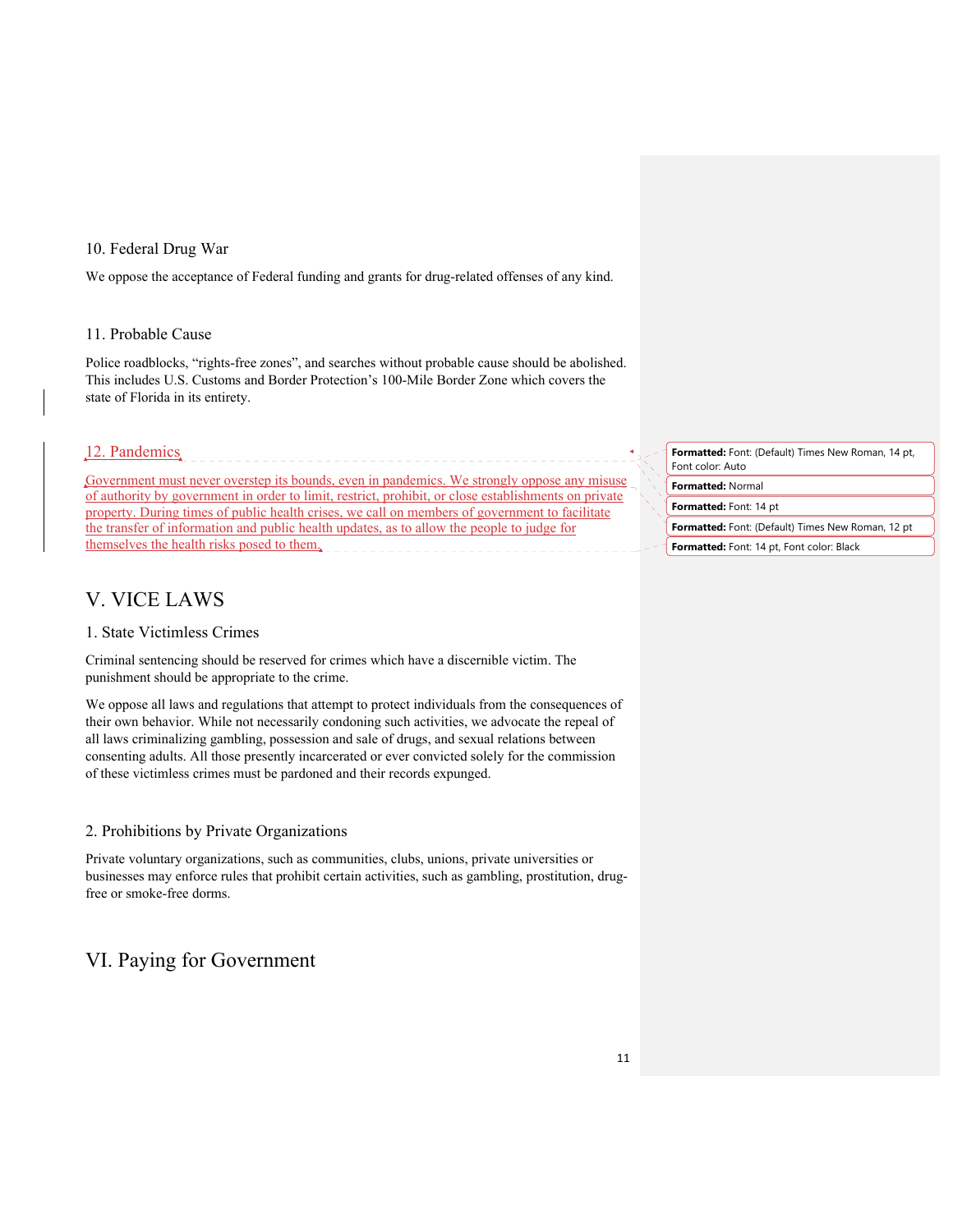### 1. Paying for Government

Government must use voluntary means of supporting state services such as donations and user fees. We believe in voluntary means of raising revenue, not taxation, which is backed by force or the threat of force to guarantee compliance.

### 2. No New Taxes

The State of Florida has levied enough taxes on its citizens and trade partners, as such, no new taxes ought to be levied for new government projects. New projects must be funded from existing revenues by reducing inefficiencies or cutting current spending.

### 3. End Taxing Favoritism

As long as we have taxes, equal protection of the law requires that for each type of tax, the rates should be the same and the tax base should be calculated in the same way for every individual or business.

There should be no abatements, subsidies, credits, refunds or other preferential treatments as incentives to businesses to invest or create jobs, or as a privilege to individuals or classes of individuals, such as age, race or location. Such tax favoritism should be unconstitutional.

### 4. State Agency Budgeting

Legislative budgeting of government has historically failed to control spending or the size of government. Therefore, we support constitutional changes to rules such as requiring a supermajority of the legislative houses to approve a total budget that exceeds that of the previous year and annual auditing of all funds spent made available by request as well as posted on state websites."

#### 5. Competing Currencies

The State and local government shall accept payment in the form of gold and silver and other competing currencies.

### 6. Localism

As a principle, we recognize Florida as a diverse and vast people. As such, we seek to support In support of Localism, we prefer home rule as it is the most local forms jurisdiction of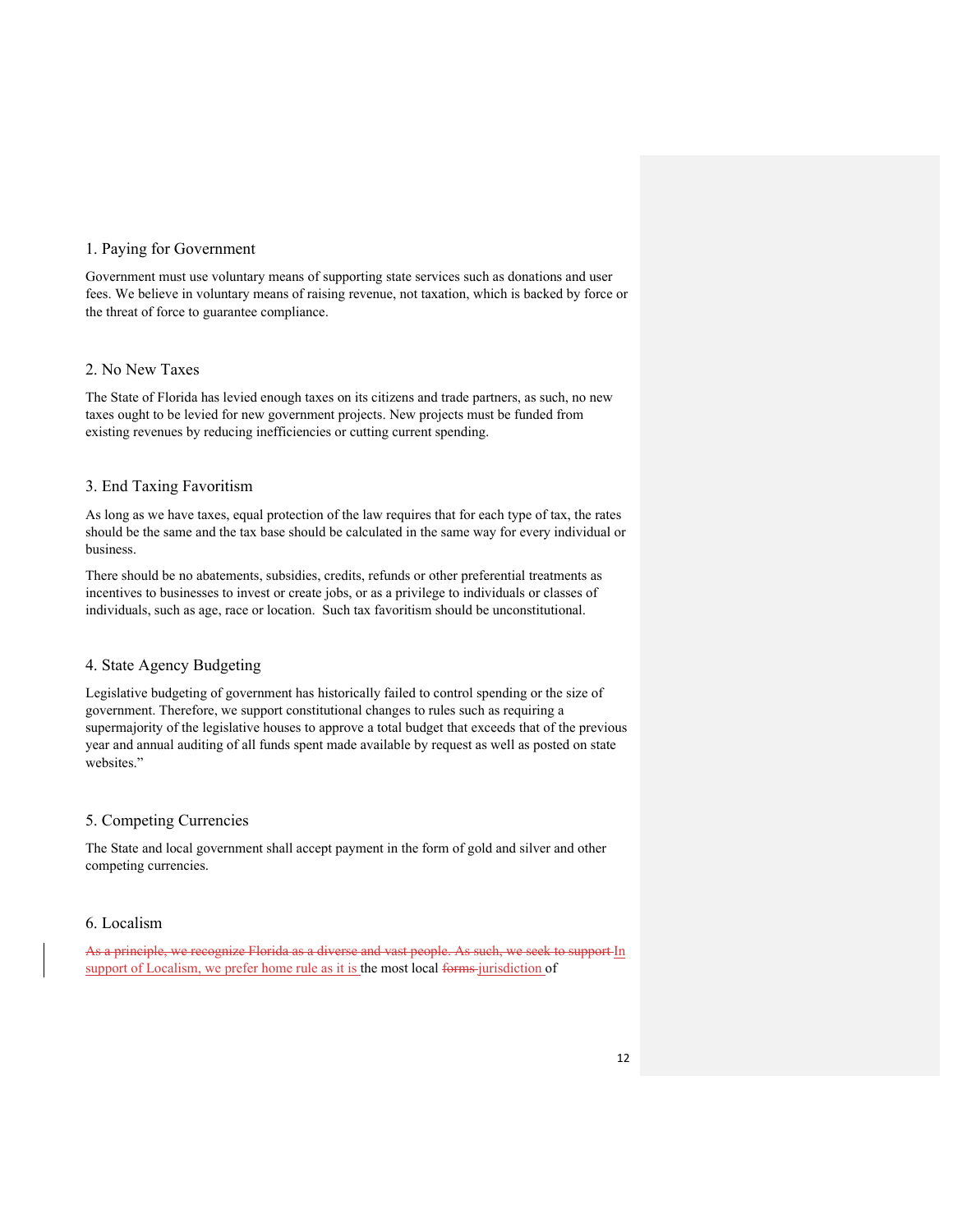government, rather than further afield governments, such as State or Federalover ones more removed in State or Federal, as these entities largely consist of legislators from other jurisdictions.

# VII. Economy

### 1. State Regulation of Private Economy

We believe in the free market, which is the separation of the state from the owners' use and their right to engage in transactions of their private property.

Private property ownership should always include the right to buy, sell or exchange it at whatever terms agreed between buyers and sellers. We oppose state laws or regulations of the private sector of the economy that interfere with transactions agreed to by individuals, such as controls on prices, wages, rents, amount sold, employment terms, ownership share terms, or any other contractual terms that respect the same rights of other persons.

State regulations, taxes or incentives should only be used to prevent the damaging effects external to the world of private properties and markets. These are mainly the pollution of our common property such as air and water, since most of it cannot be private property and has to be shared by all, which leads to its overuse and abuse.

### 2. Business Regulations

State regulation of industries such as insurance and communications, and professions such as medicine and law, must end. They should be covered by the same laws on property rights and responsibilities applicable to all, enforced by the courts, and regulated by voluntary private trade or consumer groups.

### 3. Alternative Currencies and Legal Tender

The State shall not impose any regulations or restrictions on alternative currencies to the US Dollar, nor shall it enforce legal tender laws.

4. Price Regulations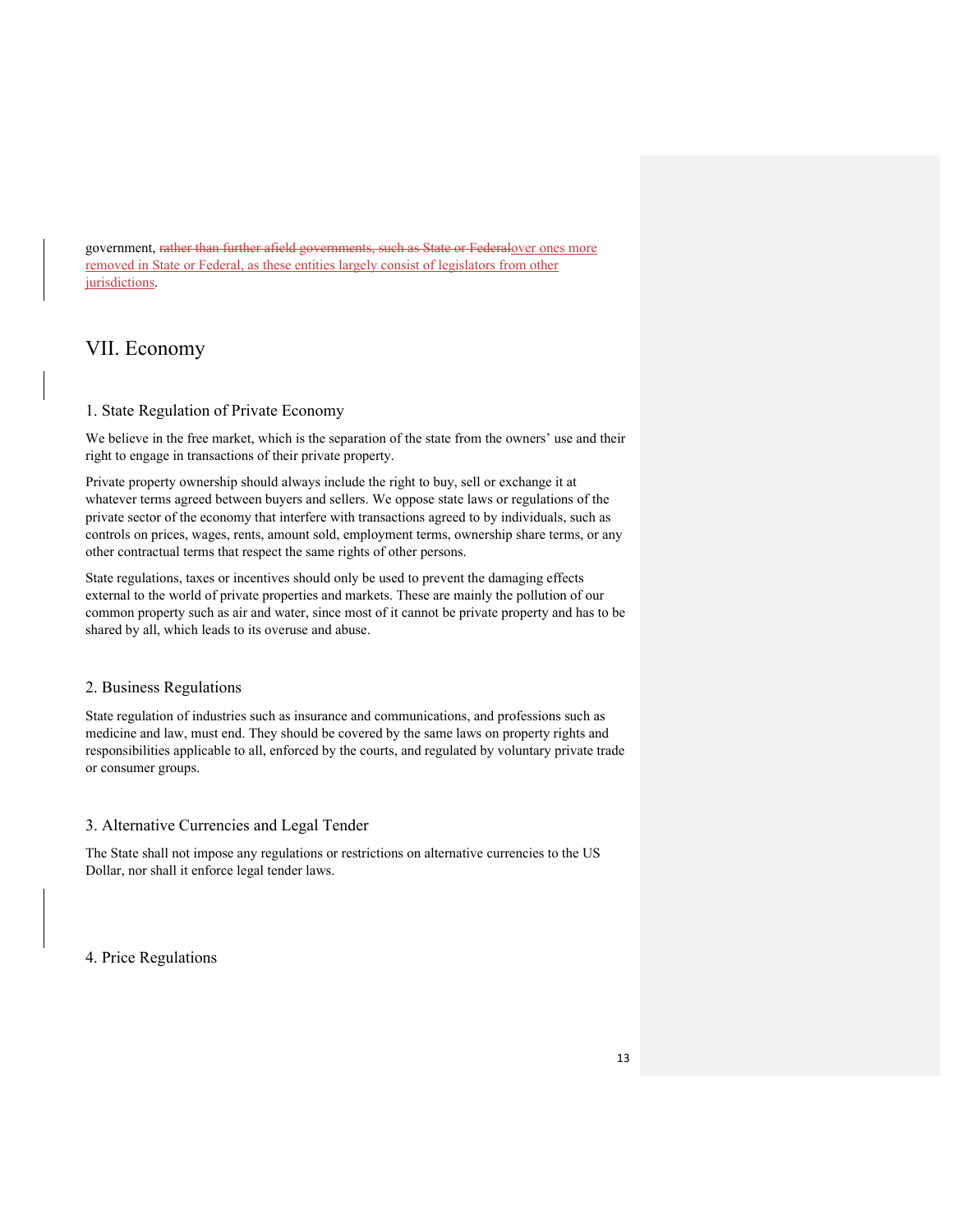The State shall not impose regulations on the prices of goods and services. The value of goods and services is best determined by the market.

#### 5. Government Favoritism

We reject favoritism in any form to any industries, companies or other organizations. We oppose all grants, loans, loan guarantees and investments in business by any state or local government and all regulatory schemes that create privileges or disadvantages to any business or industry.

### 6. Restrictions on Sales and Possessions

We oppose legal prohibitions or restrictions on the sale, purchase or possession of any goods and the sale or purchase of any services.

### 7. The Sharing Economy

We support the sharing economy and oppose all legal restrictions that could be imposed on it because they limit its growth, enjoyment and the flexibility of choices of those who work in it or purchase its services. Examples of these restrictions are requiring the firms that bring together buyers and providers to: (a) classify the providers into the highly regulated category of "employees" or (b) require them to meet specific qualifications. The terms of all relationships should be determined only by those involved in it.

### 8. Terms of Employment

All of the terms of employment contracts, such as wage rates, hours worked, benefits and work rules, should be decided only between or among the parties involved: the employers and employees. The state should not legislate the terms of employment contracts.

### 9. Business and Professional Licensing

All governmental units in the state must abolish business and occupational licenses and be removed from this process. The right to commerce is inherent, and a business license tax does not benefit the public nor provide consumer safety, therefore should not require the permission of the state. Business and professions should only have to adhere to liability laws, laws against fraud and all the other laws that apply to everyone.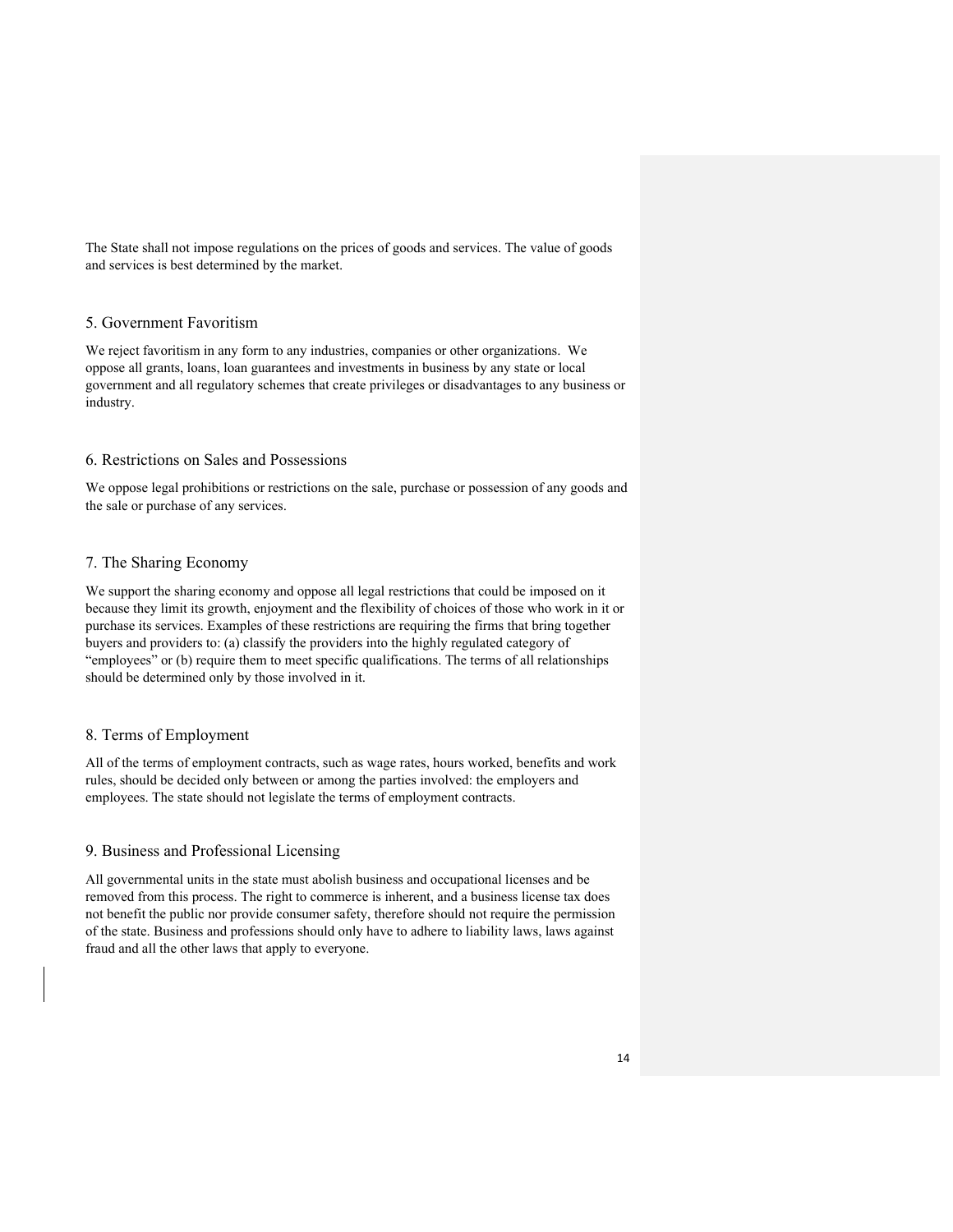# VIII. Welfare and Charity

### 1. Welfare and Its Alternatives

Government run organizations that currently provide welfare and charitable services must be privatized with the directive to continue services in the charitable private sector. These programs will transition to voluntary funding, after a reasonable period of time during which government subsidies would be reduced and organizational adjustments would be made.

In lieu of more radical solutions, we also seek more pragmatic alternatives, such as a negative income tax (NIT) or minimum incomes to completely replace the current system of transfer payments and government services at lower costs with more administrable outcomes.

### 2. No Interference With Private Charities

The government must not interfere with or prevent individuals and organizations seeking to provide private charity. Florida cities should also be moved to liberally interpret the 11th Circuit's Disposition in Fort Lauderdale Food Not Bombs v. City of Fort Lauderdale (2018) which concluded that the act of giving to the homeless is protected under our First Amendment right to Free Speech.

### IX. Education

### 1. Parental Responsibility and Choice of Schools

Because parents or guardians are best situated to decide what is in their own children's best interests, it should be their right to decide their choice of school, type of school organization or homeschooling for them, and the responsibility of no one else to pay for it.

### 2. Civil Liberties in Government Education

All individuals, regardless of age, are entitled to their rights in the constitutions of the United States and Florida.

Random drug tests and locker searches without probable cause, censorship of student publications or speeches, disarming of adults, school promotion of religion, suppression of student religious expressions or other restrictions of civil liberties in government-run schools violate those rights and should not be allowed. Since the ultimate responsibility for the education of children should lie with their parents, compulsory schooling and truancy laws must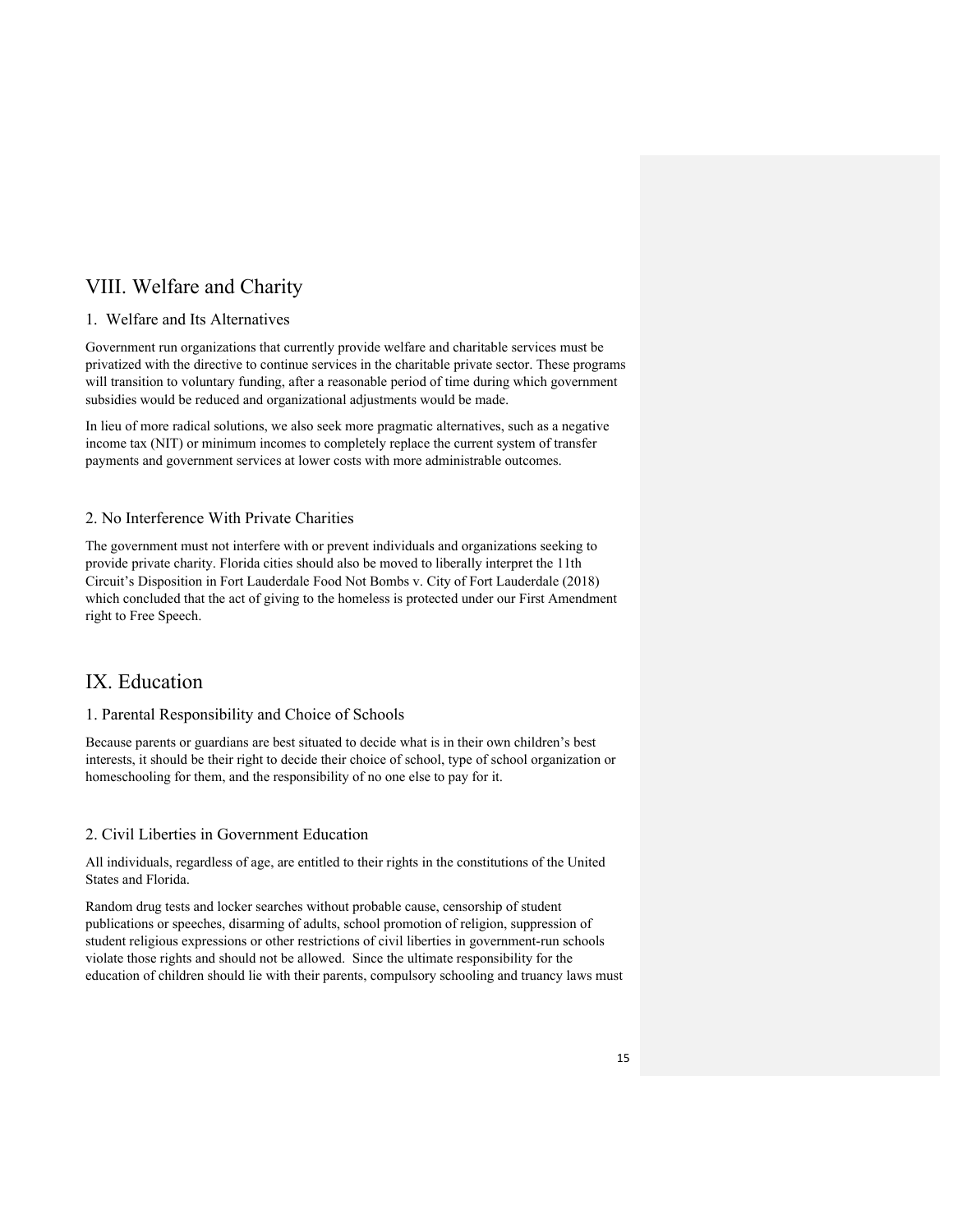be repealed.

### X. Environment

### 15. Measures to Prevent Environmental Damage

Protecting the environment requires a clear definition and enforcement of individual rights and responsibilities regarding resources like land, water, air, and wildlife. Oceans and waterways may not be deeded lands, but are to be protected and conserved similarly.

Where damages can be proven and quantified in a court of law, restitution to the injured parties must be required. Oceans and waterways may not be deeded lands, but are to be protected and conserved similarly. Immunity shall not be given to any industry, processor, or individual, related to damages occurring through these mediums, such as chemical run off. Other unowned mediums such as air, radio frequency, light, and sound should also be treated similarly when damages occur. Civil remedies are best pursued to make whole any victims.

#### 1. Protection of Common Property

Libertarians believe that a function of government is to protect rights and responsibilities, including those involving private property, but also common property, mostly air and water and some land, that are shared by all. Common property in air and water is unavoidable because most of it moves and cannot be contained. And being commonly available to all, not private, it is overused and abused.

### 2. State Land Privatization

Aside from public safety, there is no greater concern for the people of Florida than having a safe, healthy environment. We look forward to the day when all property not required for police and court functions are returned to private ownership and control. Privatization of all public land not critical to government operations, may deed lock its future use for conservation or commercialization.

We oppose the creation of new government parks or wilderness and recreation areas. Such parks and areas that already exist should be transferred to non-government ownership. Pending such transfer, their operating costs should be borne by their users rather than by taxpayers.

#### 3. Right to Sue for Pollution Damages

Every individual must be able to exercise the ability to sue for damages for the trespass of any individual, business, government or other entity that damages or pollutes their property. We support efforts to hold all individuals, businesses and governments accountable for the damages **Formatted:** Font: (Default) Times New Roman, 12 pt

**Formatted:** Font: (Default) Times New Roman, 12 pt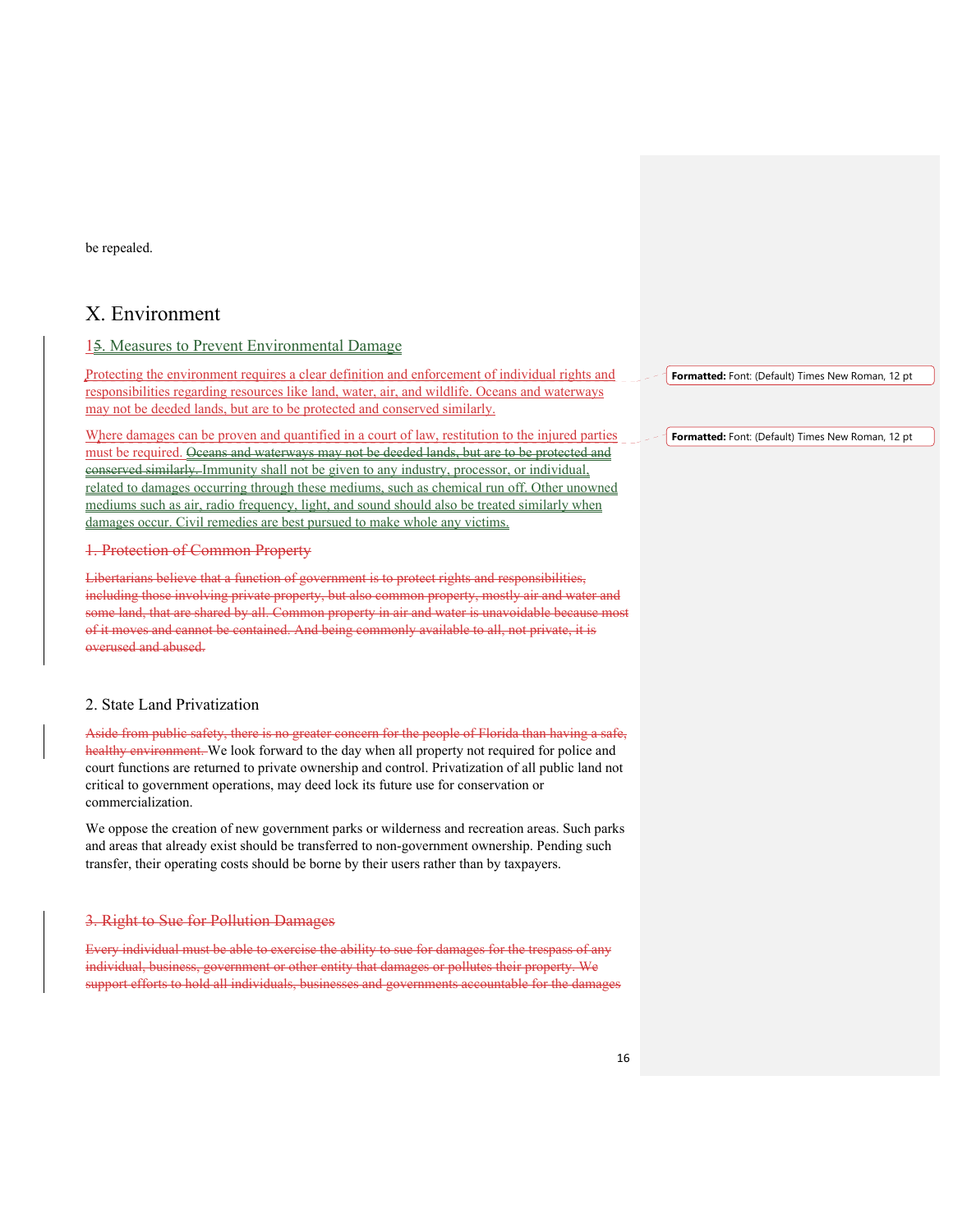#### they cause.

### 43. State Withholding of Clean Energy Technology

The withholding or prohibition of clean energy technologies by any government, military, or public entity, is viewed as equal to racketeering, and we oppose such manipulation of markets and such secrecy.

### 5. Measures to Prevent Environmental Damage

Oceans and waterways may not be deeded lands, but are to be protected and conserved similarly. Immunity shall not be given to any industry, processor, or individual, related to damages occurring through these mediums, such as chemical run off. Other unowned radio frequency, light, and sound should also be treated similarly remed to make whole any victims.

### XI. Health Care

### 1. Personal Health Care Rights

The most fundamental property right is an individual's right to own and control his or her own body. All individuals have the right to determine their own healthcare needs and treatment. Government should neither interfere nor impose upon the practitioner-patient relationship.All individuals must have the right to control their own bodies, which is the most important property right, in part, by determining their own health care needs and treatment.

Governments must not interfere with or impose terms or conditions on the practitioner-patient relationship. The right of people to extend or end their lives with dignity should not be infringed. We support the freedom to use living wills and durable medical powers of attorney.

### 2. Privacy of Medical Records Euthanasia and Advance Directives

The right of people to extend or end their lives with dignity should not be infringed. We support the freedom to use living wills and durable medical powers of attorney.On their personal medical records patients should have their choice of levels of privacy.

### 3. The Choice of Health Care Methods

We support free choice for healthcare services, products and procedures, including the right to use

**Formatted:** Font: (Default) Times New Roman, Font color: Auto

**Formatted:** Font: (Default) Times New Roman, Font color: Auto

**Formatted:** Font: (Default) Times New Roman, Font color: Auto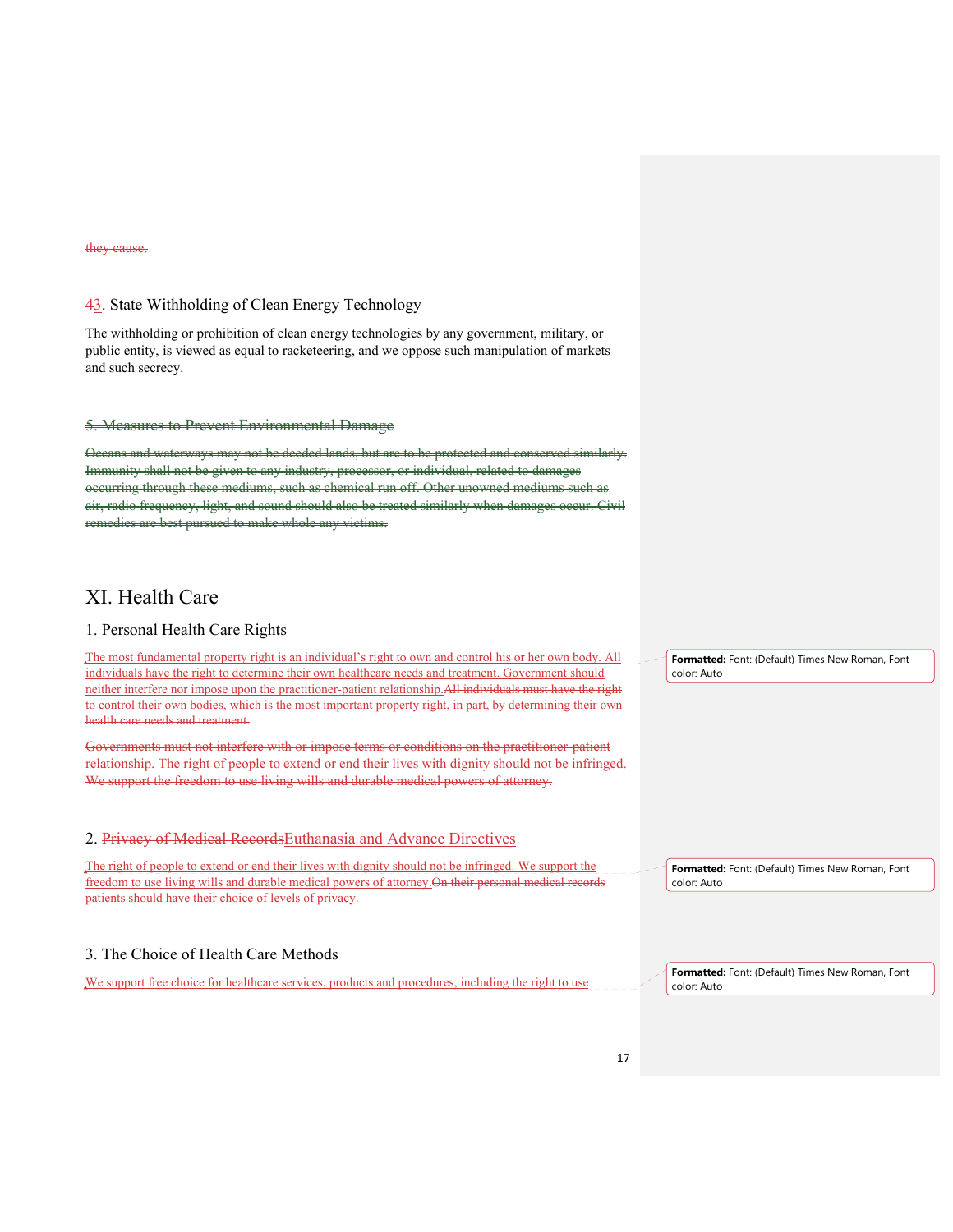experimental treatments.We support free choice for health care services, products and procedures, including the right to use experimental treatments. 4. Free Market Regulation of for Medical Testing and AdvocacyHealthcare We favor free market regulation for all healthcare related matters, such as medication, providers, hospitals, insurance, testing, and the advocacy of same. We support the use of free market regulation for medical testing and advocacy. 5. Government Regulation of Medications Government shall not regulate, tax, nor prohibit the production, ownership, or sale of medication. 6. Government Mandated Health Care or Its Insurance Government shall not mandate medical health care or require insurance providers to administer or cover treatment. 75. Medical Boards, Standards and Equipment We support voluntary medical boards and the free market establishment of industry standards and practices, and oppose government-created barriers to entry. The manufacture of medication and medical equipment should not require approval by government. We support voluntary medical boards and the free market establishment of industry standards and practices, and oppose government created barriers to entry. The manufacture of medication and medical equipment must not require approval by the government. XII. SECESSION 1. The Right to Sovereign Secession **Formatted:** Font: (Default) Times New Roman, Font color: Auto **Formatted:** Font: (Default) Times New Roman, Font color: Auto **Formatted:** Font: 18 pt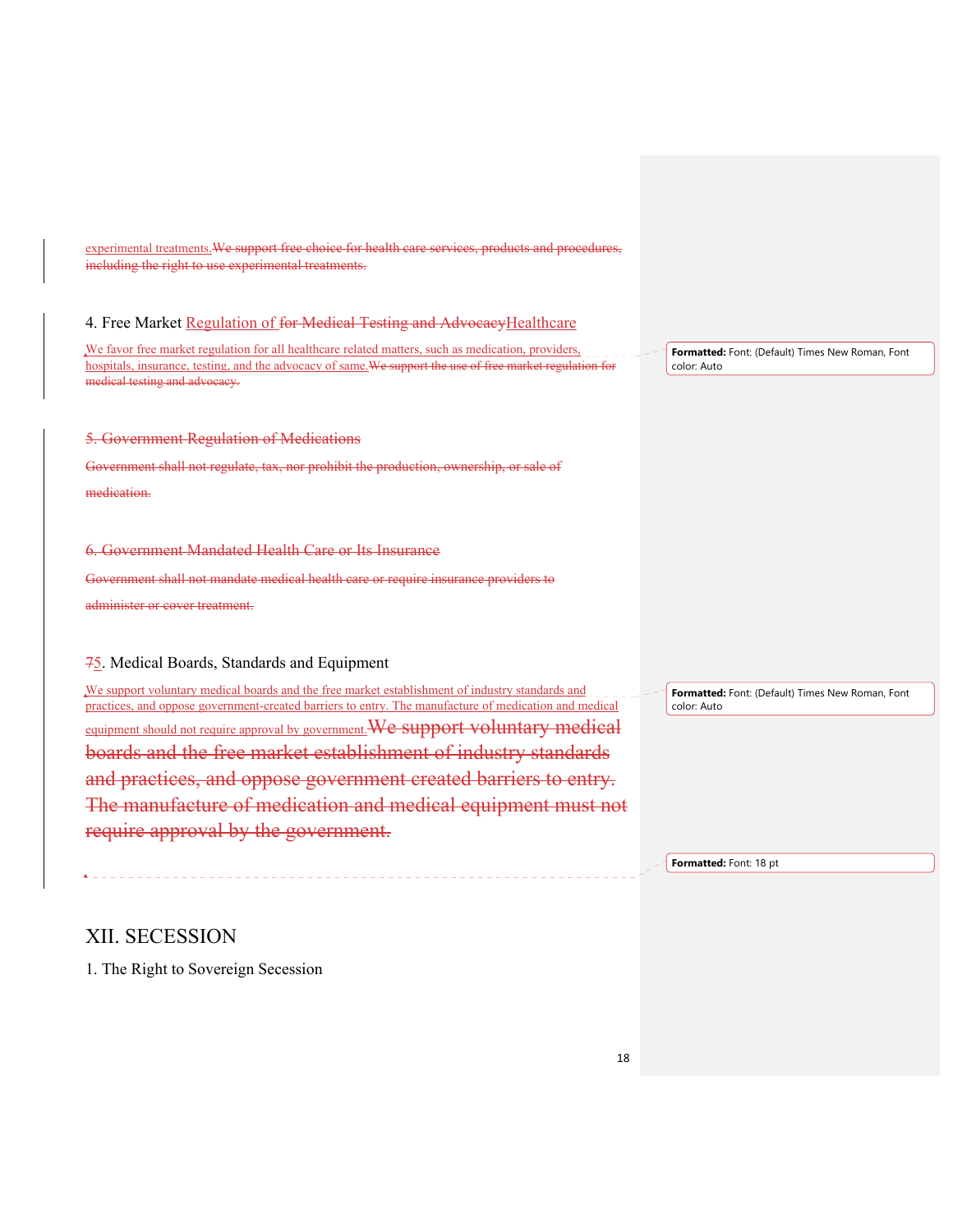Sovereign individuals are in a voluntary relationship with their state and its union. And the states entered into a voluntary relationship with the Union of States. These state deliberative bodies shall, from time to time, have active debates about the union of these States.

We recognize and support the right of individual and political sovereigns to secede, as long as they conform to legal and moral obligations by not violating the rights of others. This applies to all citizens and to the member states of the Union of States, including Florida.

We do not advocate for Florida to secede from the United States. But we could advocate it if the Federal Government engaged in serious violations of the U.S. Constitution by a tyrannical government.

We recognize secession as a political right that sovereigns reserve to sever any relationship which they voluntarily enter. The exercise of this right should not eliminate any legal or moral obligations to uphold the rights of others, including any debts owed.

### 2. Local Self Government and Secession

We recognize and affirm that the sovereign State of Florida is in a voluntary relationship with the Union of States, and the sovereign individual is in a voluntary relationship with the State of Florida. We favor these entities, as they see fit, having regular and deliberative debate discerning the state of their union between them and larger bodies of government. We support the right of all local jurisdictions (such as counties, cities, school districts and special districts) to determine their political geography and government structure, including representation systems, election dates, and elected and appointed officers.

Local governments should be able to agree to merge with other jurisdictions, to split into different ones, to apply to Congress to be admitted as a state or to become a part of a different state or an independent nation; and for cities to change the county where located, not be part of a county, or merge with its county.

### XIII. INCLUSION

The Libertarian Party of Florida ratifies and hereby includes in this document the platform of the national Libertarian Party.

### XIV. OMISSIONS

#### **Formatted:** Font: 12 pt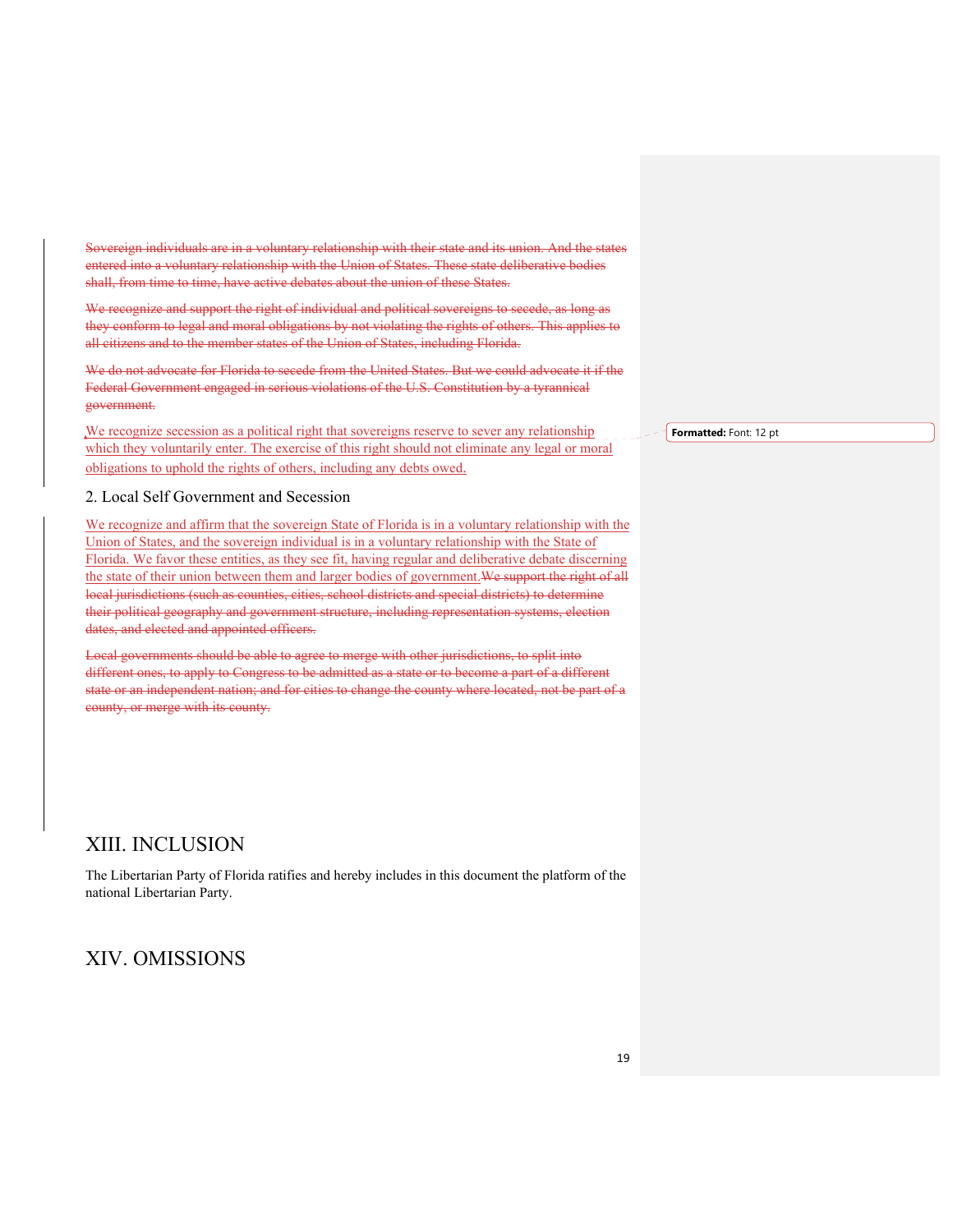Our silence about any other particular government law, regulation, ordinance, directive, edict, control, restriction, regulatory agency, activity, or objections should not be construed to imply approval.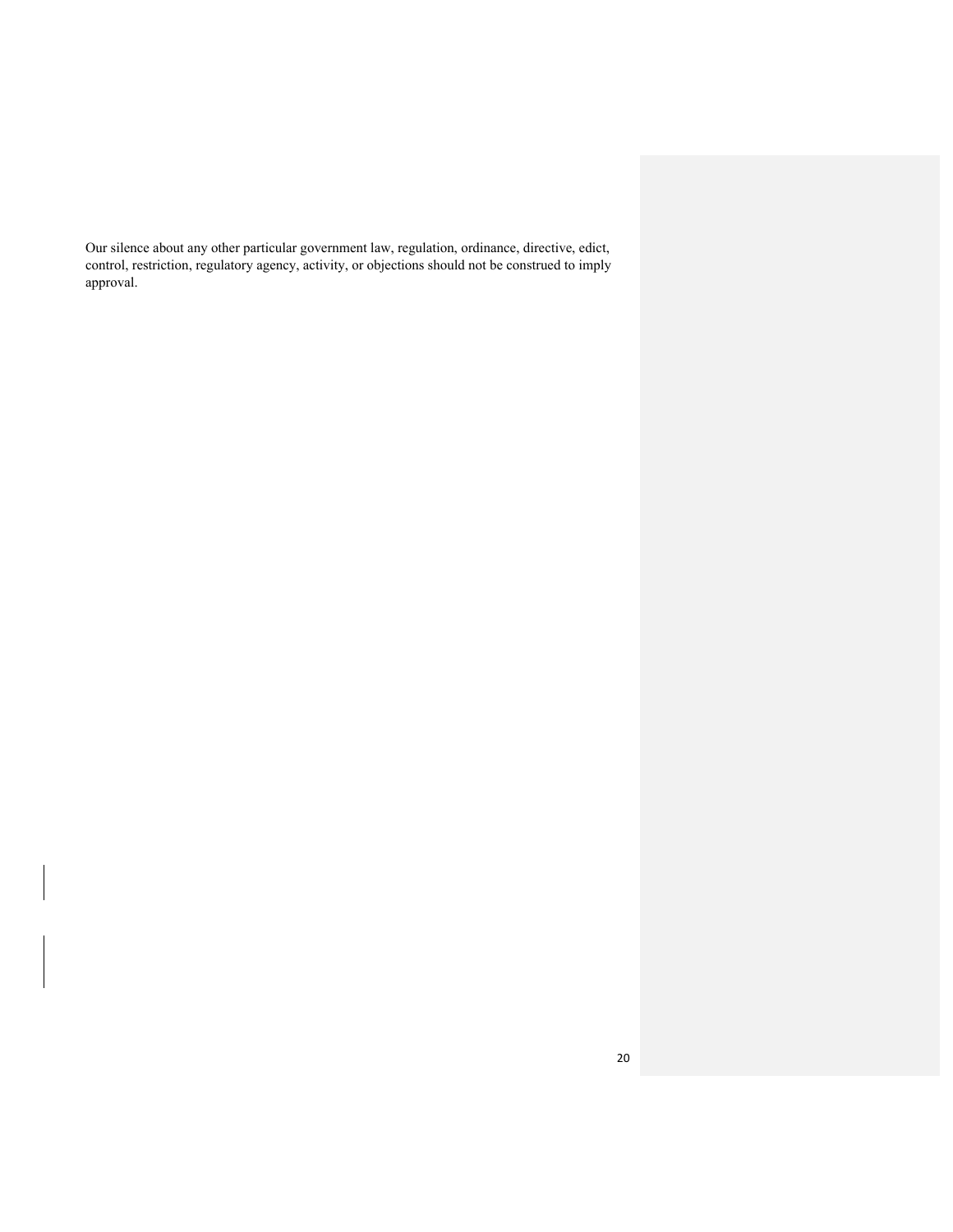# Appendix

LIBERTARIAN PARTY OF FLORIDA

PLATFORM

As Revised May 4, 2019

# STATEMENT OF PRINCIPLE

We, the Libertarian Party of Florida, oppose the initiation of force to achieve political or social goals.

# Libertarian Party of Florida Preamble

We, the Libertarian Party of Florida, stand for a free and prosperous Florida based on the principles of personal responsibility, individual liberty, and economic prosperity. We unite to engage against the transcendental potency of the State in order to defend and promote liberty, the prerequisite of which man may best participate in his own development. We oppose the initiation of force to reach social and political goals. Instead we adopt the non-aggression principle; an idea that has been present in cultures and traditions for millennia.

Libertarians seek a society built on the pillars of individual liberty, equality under the law, and defensive use of force—a society in which all individuals are sovereign over their own lives. This most desirable method of organizing society is the natural order that arises when the inalienable rights of individuals to life, liberty and property ownership are respected and protected.

Individuals must be free to honestly and peacefully pursue their own interests and pleasures so long as it does not involve coercion, fraud, or violate the equal rights of others. Libertarians welcome the peace, prosperity, and diversity that freedom brings.

# I. STATE GOVERNMENT

- 1. In the absence of a declaration of war by the United States Congress, we oppose the use of Federal troops on Florida State soil. In addition, we do not support sending Florida National Guard troops overseas for foreign conflicts or missions.
- 2. We support the unfettered ability to possess, carry, and modify firearms and accessories for purposes including but not limited to self-defense and to secure the rights of the free individual. We support open carry and constitutional carry initiatives in Florida. We oppose all restrictions on firearms, ammunition and accessories, unless mandated by private property owners on their premises.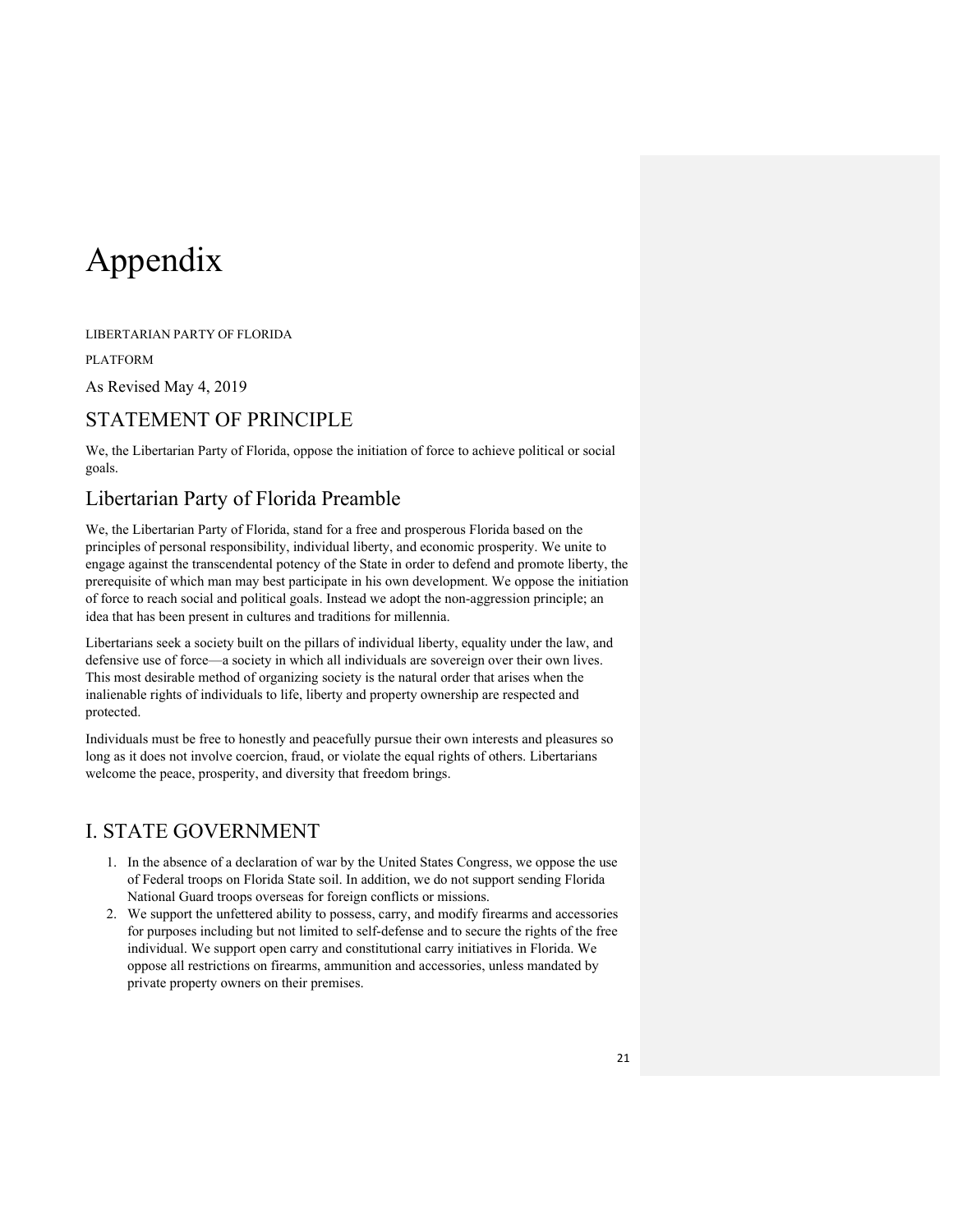- 3. We endorse the Tenth Amendment to the U.S. Constitution, which reserves to our State and its People all powers not expressly delegated to the federal government by the U.S. Constitution, or prohibited from the States or the People by the U.S. Constitution.
- 4. We support equality under the law and condemn any law that either rewards or punishes any individual based on race, ethnicity, religion, gender, gender identity, sexual orientation, or any other group identification. Each person has the same inalienable rights. It is the State's duty to protect those rights for everyone equally.
- 5. We recognize the right to private property and self-ownership as basic human rights. Private property is all property owned by non-government entities. One of government's functions is to protect the private property rights of its citizens We recognize that citizens may voluntarily transfer ownership of their private property, free of government's control, intervention, or taxation.
- 6. All governments must be removed entirely from the licensing process, including occupational licensing. Government has produced no better results than private licensing and has amounted to another tax. Business licensing ought to be abolished, the right to commerce is inherent and a business license tax does not benefit the public nor provide consumer safety. Boating, hunting and fishing licenses ought to be abolished, as there should be no access restriction to public resources such as our State's waterways, oceans, and wildlife, which are free to access by all.
- 7. We advocate a sunset amendment to the Constitution requiring an automatic end to most government offices, agencies, departments, laws, regulations, taxes, and expenditures if not reauthorized.
- 8. We oppose immunities for any public officials or government employees for illegal acts or omissions. We do support protections for government whistleblowers who alert the public of such illegal or condemning actions.
- 9. We support transparency and believe it applies to all public employees. Sunshine laws should apply to all public employees working in any public place. All meetings and minutes must be readily available to the public and recording devices welcomed. There should be no laws prohibiting or limiting electronic recording and reporting of any public official, including law enforcement, while performing their duties.
- 10. We oppose the participation by the State of Florida in the Real ID Act or similar Federal identification database mandates. We also oppose the participation of the State of Florida in Federal programs designed to mine or share data on citizens who have committed no Federal crime.
- 11. We believe in the right of privacy to all lawful citizens and condemn and oppose any attempts to subvert this right. We hold dear the 4th Amendment of the U.S. Constitution and Section 23 of the Constitution of Florida, which both lawfully guarantee the governments absence from intruding on the personal life of the individual. We oppose all measures to collect, mine, share, and distribute data on citizens without a warrant by State or Federal courts.
- 12. The State has no business protecting and maintaining monopolies, which create an unfair playing field and go outside of the bounds of government. We support a complete privatization of all public utilities including energy, water, cable, roads and highways,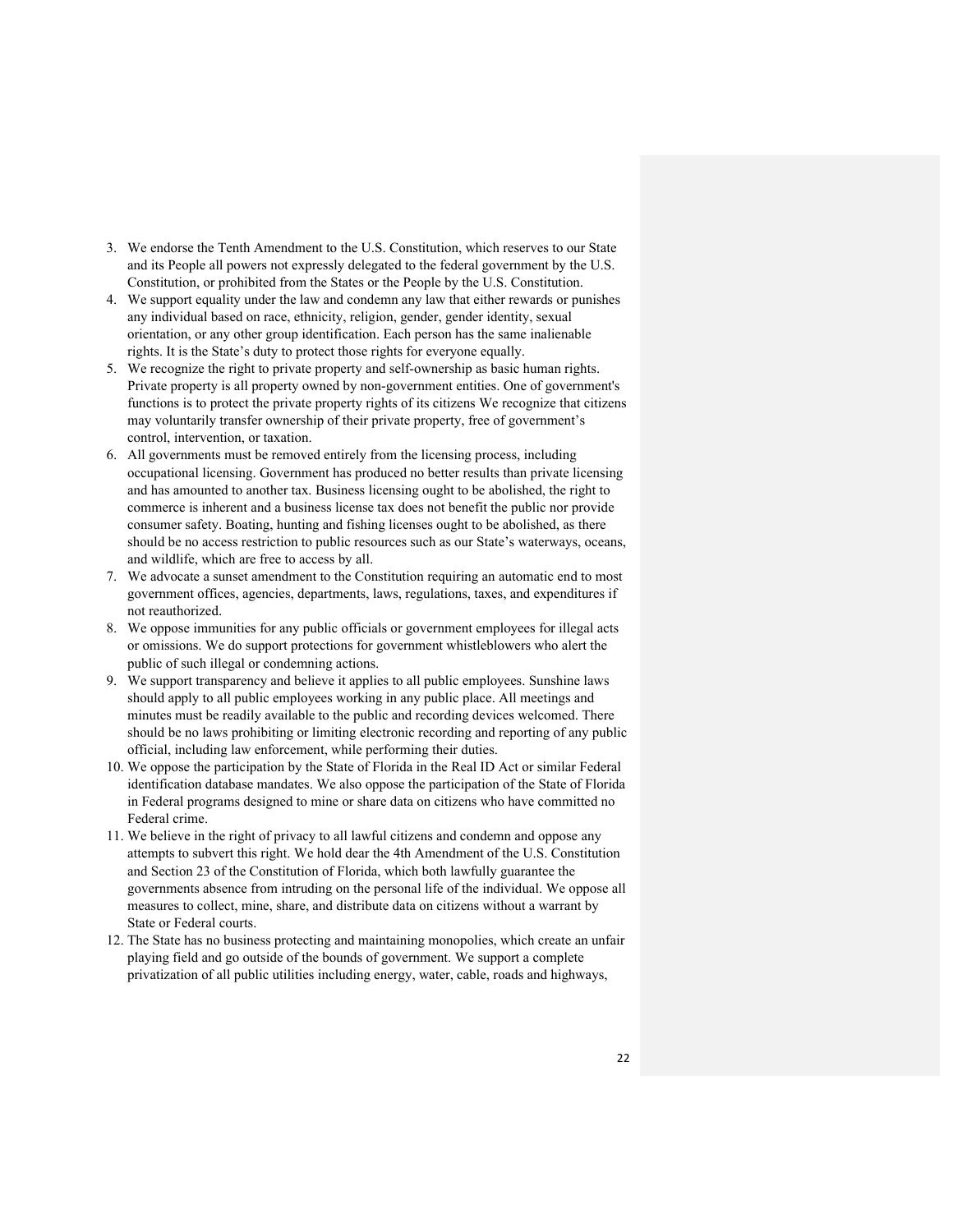and other such quasi-public and state-owned utilities. We believe these services are best left to the free market, where service quality is highest, and prices are lowest, we endorse the public/private partnership model of government.

- 13. We oppose the State of Florida from accepting any money or participating in cooperation with the Federal government in instances of programs which violate the life, liberty or property of individuals. Such programs include the War on Drugs Byrne grants, which incentivizes minority drug arrests for special department funding while having no impact on public safety.
- 14. Marriage is a private agreement between individuals, regardless of sex, sexual preference, or gender. As such, the government must not be involved in the ceremony, documentation, or limitation of marriages and must be completely removed from the process entirely.
- 15. There shall be no restrictions to the mobilization of the population, which includes the whole of the people, from obtaining weapons, training, or supplies, in order to keep its ability to defend the territory of Florida in order to secure a free and prosperous future for Floridians.
- 16. We oppose all policies or programs that enlist state and local government employees to enforce federal immigration laws or that require local and state authorities to comply with federal immigration law enforcement.

### II. ELECTIONS

- 1. The only electoral duty of the State government should be providing for fair and efficient conduct of elections. Political parties, like any private voluntary group, should be free from government control and allowed to establish their own rules for nomination procedures and conventions. All taxpayer-funded subsidies to candidates for public office and political parties, including primaries and conventions, must be eliminated.
- 2. We support the addition of the alternative "None of the above is acceptable" to all ballots. We further propose that in the event that "None of the above is acceptable" receives a plurality of votes in any election, a new election shall be held for which none of the losing candidates shall be eligible. Other forms of voting should also be considered, such as instant runoff voting or proportional representation.
- 3. Campaign finance laws are unwarranted restrictions of free speech or association and should be repealed. Keeping in accordance with the tradition of all government being run in the Sunshine, we support making all political contributions public records.
- 4. We support open ballot access for all parties and individuals who wish to hold public office. There must be no barriers to entry for prospective political parties and candidates, including unattainable signature requirements, exorbitant fees, or other measures which limit ballot access to a political duarchy.
- 5. It is not the taxpayer's responsibility to pay for and facilitate the costs of conducting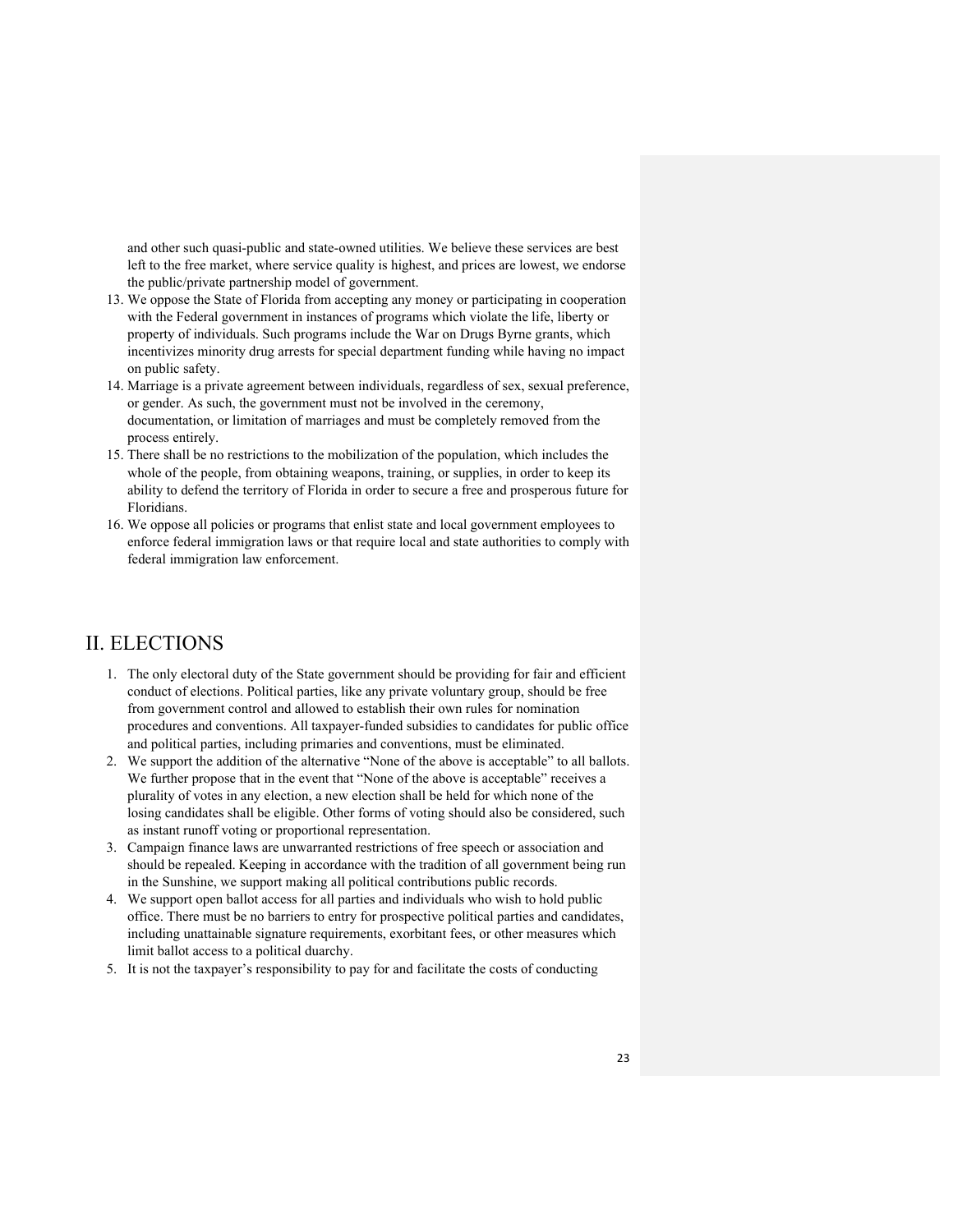primary elections for political parties. Political parties should fund and conduct their own internal primary elections according to their own rules and conduct.

- 6. We support abolishing campaign finance laws, including donation caps, which are an infringement on the freedom of speech and association. We also support the acceptance of alternative monetary donations such as crypto-currencies as valid campaign contributions.
- 7. We are opposed to "Top Two" style primaries which seek to eliminate minority parties from being represented in the general election.
- 8. We support adopting innovative new methods for voting which will increase efficiency, voter turnout, and save taxpayer money.

# III. COURTS

- 1. We support the right of defendants to a fully informed jury, which would require judges to instruct jurors of their authority to judge not only the facts, but also the justice of the law according to their own good consciences. If a jury of peers deems a law unjust, oppressive or inappropriately applied, it has the right and duty to acquit the defendant.
- 2. We support restitution for victims of crimes or civil infractions at the expense of the perpetrator. The victim must have the right to pardon the perpetrator, provided the victim is not threatened or coerced.
- 3. Private adjudication of disputes by mutually acceptable judges or mediators should be encouraged, prior to utilizing the public court system.
- 4. No-fault laws must be repealed because they deprive the victim of the right to recover damages from those responsible for causing harm.
- 5. The right of trial by jury must be allowed in all civil or criminal cases where the value exceeds one ounce of gold.
- 6. The use of civil asset forfeiture to enforce laws circumvents constitutional protections and must be ended. Police roadblocks, Rights-Free-Zones, and searches without probable cause should be abolished.
- 7. We support equal treatment and oppose sexual discrimination in any judicial proceeding adjudicating a parental right, privilege or obligation concerning his or her child.
- 8. The Florida Bar, as well as any other licensing monopoly, must be dissociated from the State of Florida as the official body to license practicing attorneys and opened to competition.
- 9. Criminal sentencing should be reserved for crimes which have a discernible victim. The punishment should be appropriate to the crime.
- 10. Individuals, as well as agents of the State, are no more above the law than the other, and as such are both liable for inflicting damage on victims. They must be held personally responsible for restitution. The State should not shield or defer punishment of State agents, nor limit full restitution, to the taxpayer or individual victims.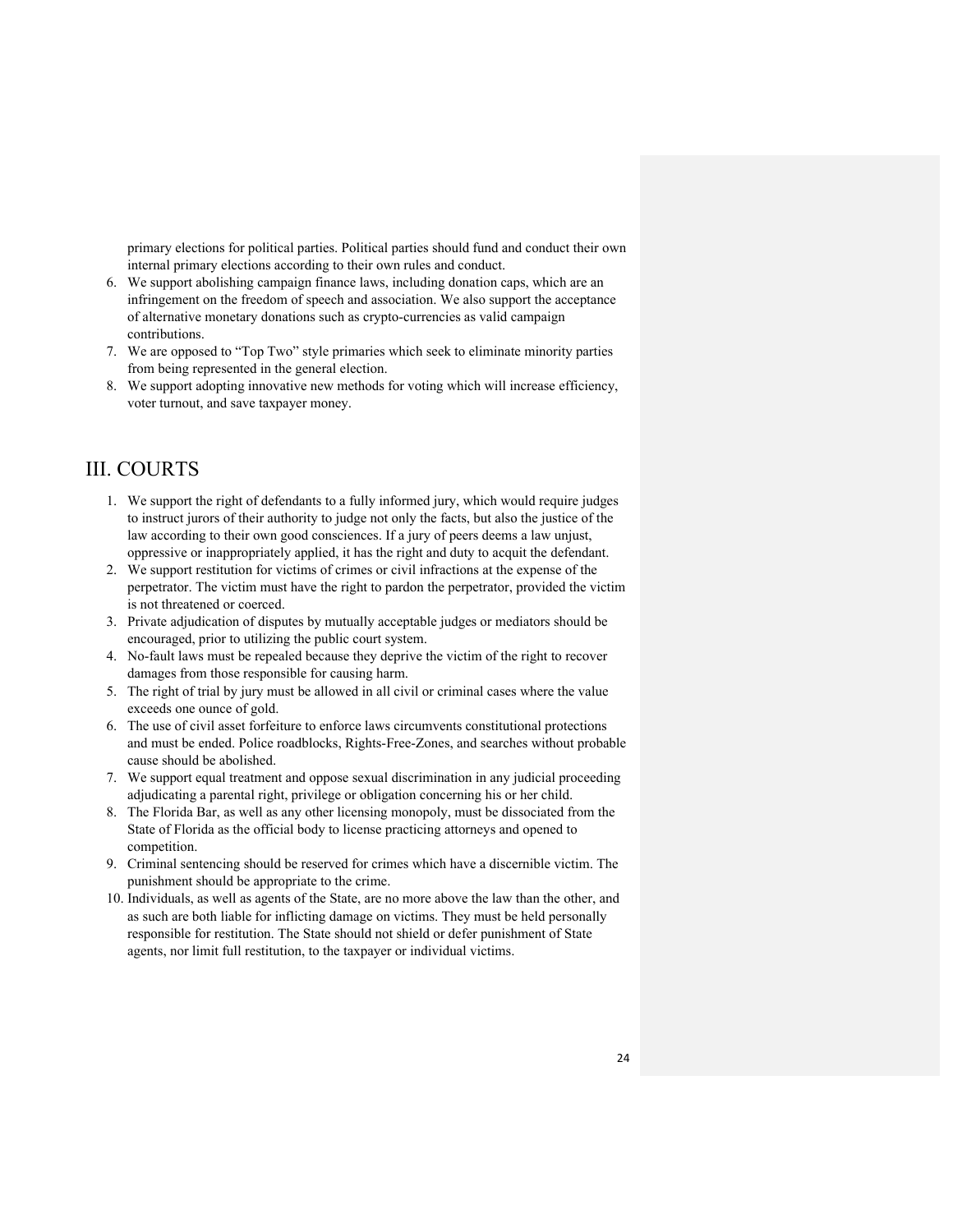# IV. PUBLIC SAFETY

- 1. Law enforcement cannot guarantee individual safety. Self-protection is a personal responsibility. All individuals have the right to defend themselves and to possess the means to do so, as guaranteed by both the federal and state Constitutions.
- 2. State prison facilities must be used only for the incarceration of individuals who have violated the rights of other people, including their life, liberty, or property.
- 3. We support the end of the use of K9 units by law enforcement for the purposes of circumventing the right to privacy and as an excuse to perform unwarranted searches.
- 4. We oppose the use of red-light cameras as a photo enforcement tool as well as any third party non-law enforcement agency issuing fines of any kind.
- 5. We are opposed to involuntary institutionalization, unless for emergency medical purposes or in situations where an individual's autonomy and self-control is lost temporarily and they present an imminent hazard to themselves or others.
- 6. Law enforcement must not accept weapons, equipment, nor training from the Federal military.
- 7. As individuals with rights to govern ourselves and our property, we support the ability to extend those rights to private security firms for the purposes of defending our life, liberty, and property.
- 8. The power of arrest must be reserved to only the Sheriff and police granted to operate under the Sheriff. All other agencies must not have the power to arrest in a Sheriff's jurisdiction.
- 9. We oppose law enforcement "quotas" of any kind as a requirement or incentive in any law enforcement agency or activities.
- 10. We oppose the acceptance of Federal funding and grants for drug related offenses of any kind.

# V. VICE LAWS

- 1. We oppose all laws and regulations that attempt to protect individuals from the consequences of their own behavior. While not necessarily condoning such activities, we advocate the repeal of all laws criminalizing gambling, possession and sale of drugs, and sexual relations between consenting adults. All those presently incarcerated or ever convicted solely for the commission of these victimless crimes must be pardoned and their records expunged.
- 2. Voluntary communities and businesses may enforce rules that prohibit certain activities to which all members subscribe, such as substance-free dorms.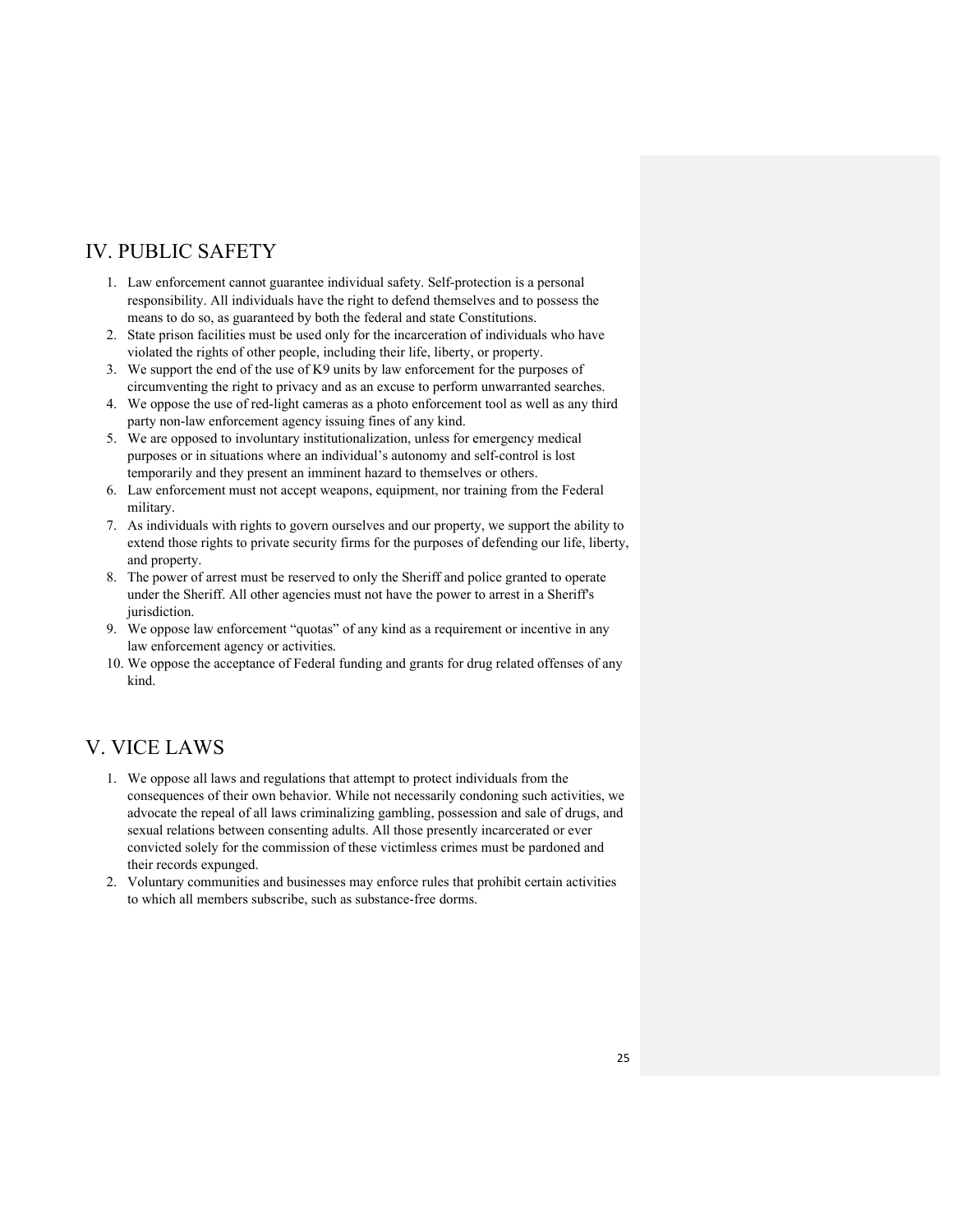# VI. TAXES and FEES

- 1. Government must use voluntary means of supporting state services, such as donations, lotteries, and user fees. We believe in voluntary means of raising revenue as taxation is backed by force or the threat of force to guarantee compliance.
- 2. Taxation of privately-owned real property must be eliminated. In effect, it makes the state the owner of all lands by forcing individuals to pay rent to the state or forfeit their title.
- 3. The tangible personal property tax on Florida businesses must be repealed.
- 4. Tax favoritism should be illegal. Abatements, subsidies, credits, or other incentives to businesses based on geographical area, job creation, or any other criteria deny equal protection under the law.
- 5. Sales tax on used merchandise that is resold results in double taxation and must be eliminated.
- 6. Adding sales tax to products already subject to specific state taxes, such as gasoline and cigarettes, must be ended. This practice results in double taxation, as consumers are paying a tax on a tax.
- 7. We oppose any sales or use tax on the Internet.
- 8. All government agencies must be prudent in spending and budgeting and must not be rewarded or encouraged to purposely over budget or needlessly spend to keep a budget for the next fiscal year. Each year's budget should be based on the projected cost of that agency's needs to do its job, in respect to historical and future needs, with the minimum amount of funds to accomplish its goal.
- 9. The State and local government shall accept payment in the form of gold and silver and other competing currencies.
- 10. As a principle, we recognize Florida as a diverse and vast people. As such, we seek to support the most local forms of government, rather than further afield governments, such as State or Federal.
- 11. The State of Florida has levied enough taxes on its citizens and trade partners, as such, no new taxes ought to be levied for new government projects. New projects must be funded from existing revenues by reducing inefficiencies or cutting current spending.

# VII. ECONOMY

- 1. We believe in the free market, thus the complete separation of the economy and the state.
- 2. No commercial enterprises should be granted legal monopoly status, including the socalled natural monopolies of electricity, natural gas, water supplies, telephones, and cable television. The Florida Public Service Commission must be abolished and all rate regulation in these industries ended. The right to offer such services in the marketplace must not be curtailed.
- 3. State regulation of industries such as insurance and communications, and professions such as medicine and law, must be ended. They would be regulated by trade or consumer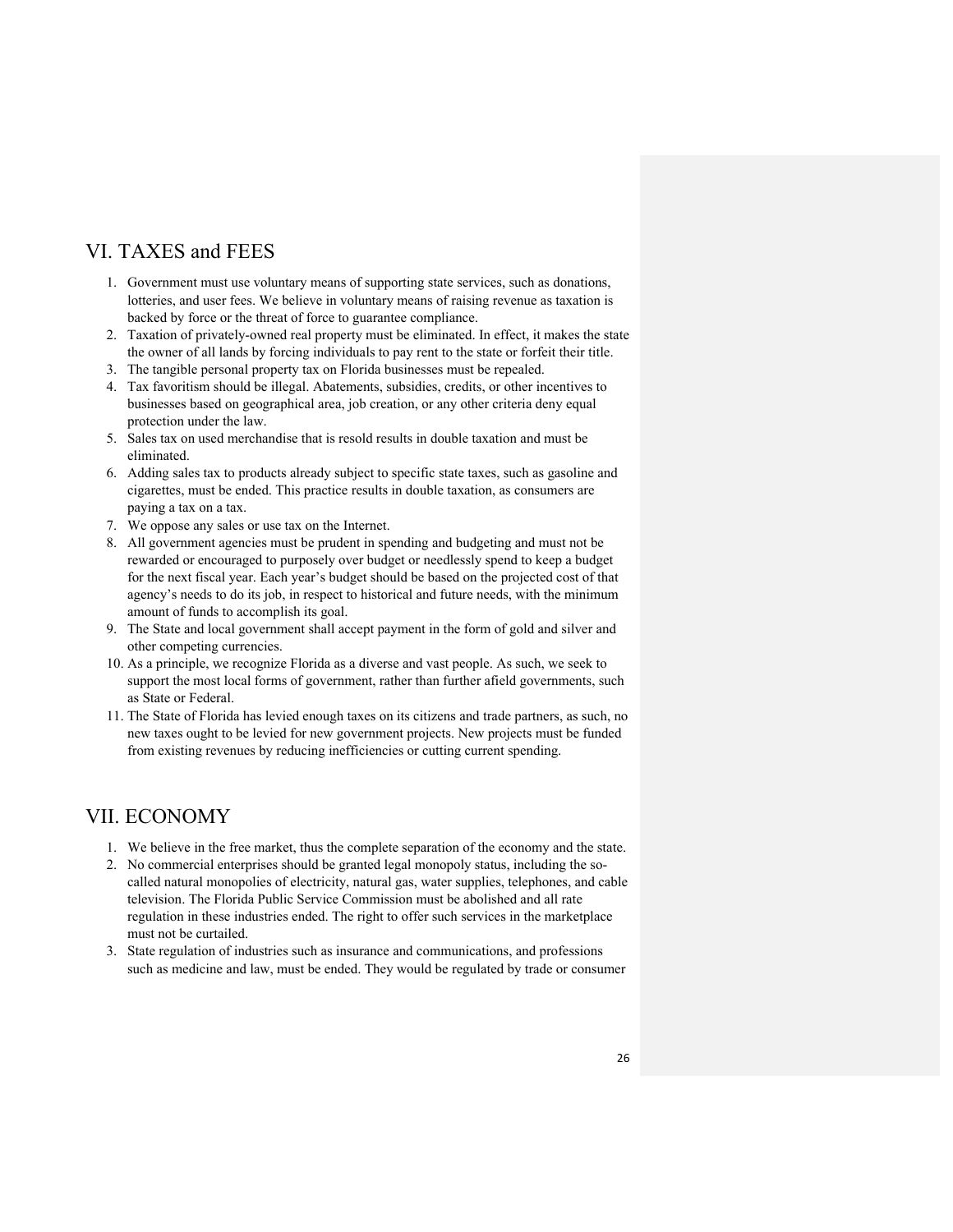groups.

- 4. The State shall not impose any regulations or restrictions on alternative currencies to the US Dollar, nor shall it enforce legal tender laws.
- 5. The State shall not impose regulations on the prices of goods and services, neither with a price floor or ceiling. The value of goods and services is best determined by the market.
- 6. We reject favoritism in any form to any industries, companies or other organizations.
- 7. We oppose the restrictions on the sale and possession of consumer goods and services.
- 8. We support the sharing economy and seek to abolish all restrictions to its growth and enjoyment.
- 9. The terms of employment, including wages and benefits, should be decided by the parties involved: the employer and employee.

### VIII. WELFARE and CHARITY

- 1. Providing for the needy by forcibly taxing others is contrary to the legitimate function of government, which is to protect the rights of everyone. Disbursing charity from a welfare system costs society more than it gains. It is inefficient, open to fraud and abuse, and creates resentment. Traditional, voluntary sources of emergency support from families, churches, and private charities have always been more humane, more effective, and willingly borne by the givers.
- 2. The government must not interfere with or prevent individuals and organizations seeking to provide private charity to their fellow man.
- 3. Government run organizations that currently provide welfare and charitable services must be privatized with the directive to continue services in the charitable private sector.

# IX. EDUCATION

- 1. Individuals must not be compelled to fund public schooling.
- 2. Education is a parental responsibility and rightfully decided by parents and guardians.
- 3. Because parents/guardians are best situated to decide what is in their own children's best interests, we support all measures that enhance the educational choices available.
- 4. Compulsory schooling and truancy laws must be repealed.
- 5. All individuals, regardless of age, are entitled to the protections of the constitutions of the United States and Florida. Random drug tests, locker searches without probable cause, censorship of student publications, disarming of adults, or any similar actions on public campuses violate those rights.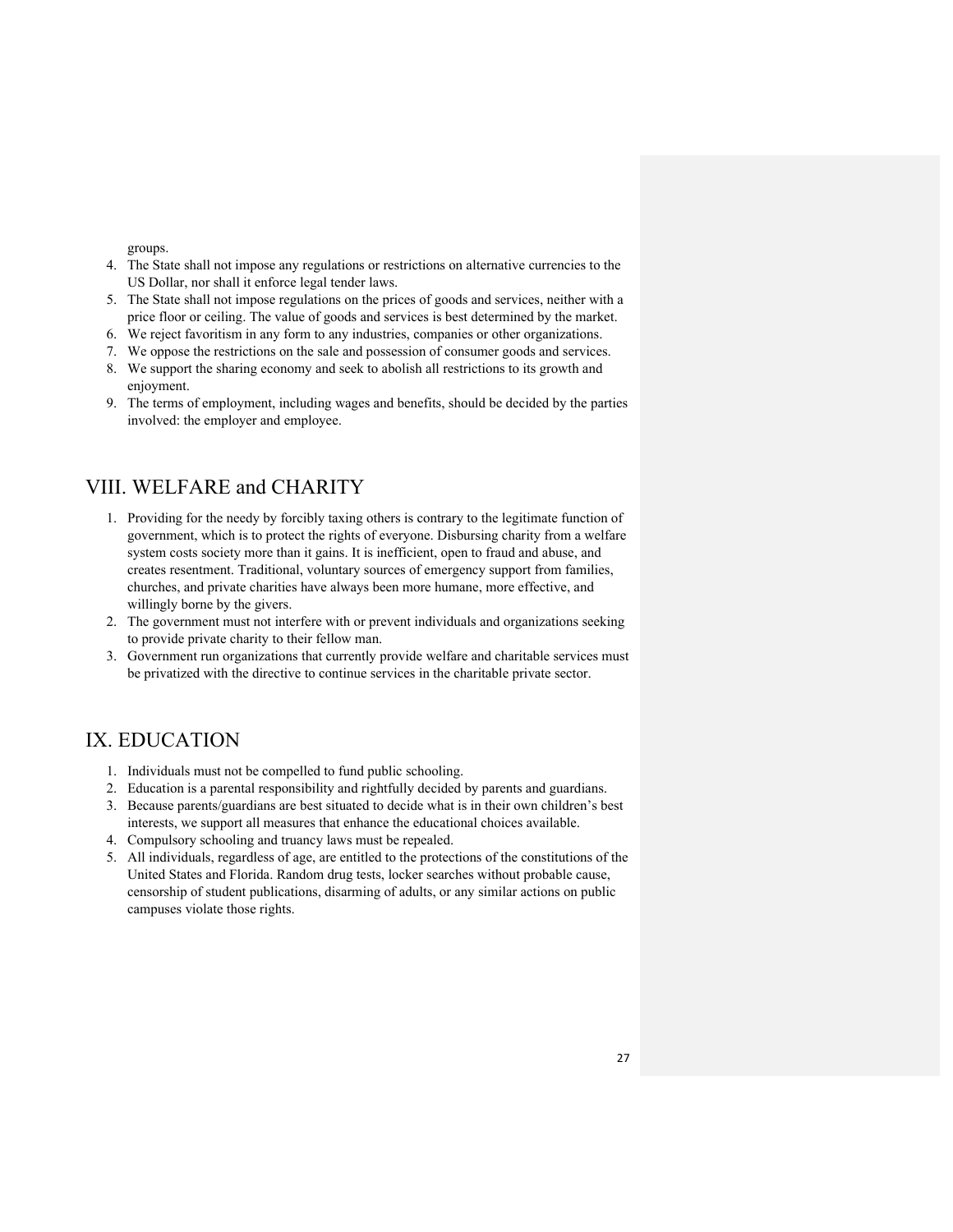### X. ENVIRONMENT

- 1. Aside from public safety, there is no greater concern for the people of Florida than having a safe, healthy environment. We look forward to the day when all property not required for police and court functions are returned to private ownership and control. Privatization of all public land not critical to government operations, may deed lock its future use for conservation or commercialization.
- 2. Every individual must be able to exercise the ability to sue for damages for the trespass of any individual, business, government or other entity that damages or pollutes their property. We support efforts to hold all individuals, businesses and governments accountable for the damages they cause.
- 3. We oppose creation of new government parks or wilderness and recreation areas. Such parks and areas that already exist should be transferred to non-government ownership. Pending such transfer, their operating costs should be borne by their users rather than by taxpayers.
- 4. The withholding or prohibition of clean energy technologies by any government, military, or public entity, is viewed as equal to racketeering, and we oppose such manipulation of markets and such secrecy.
- 5. Oceans and waterways may not be deeded lands but are to be protected and conserved similarly. Immunity shall not be given to any industry, processor, or individual, related to damages occurring through these mediums, such as chemical run off. Other unowned mediums such as air, radio frequency, light, and sound should also be treated similarly when damages occur. Civil tort remedies are best pursued to make whole any victims.

# XI. HEALTH CARE

- 1. The most fundamental property right is an individual's right to own and control his or her own body. All individuals have the right to determine their own health care needs and treatment. Government has no right to interfere with or impose upon the practitionerpatient relationship.
- 2. The right of people to extend or end their lives with dignity should not be infringed. We support the freedom to use living wills and durable medical powers of attorney.
- 3. We support free choice for health care services, products and procedures, including the right to use experimental treatments.
- 4. We support the use of free market regulation for medical testing and advocacy.
- 5. Government shall not regulate, tax, nor prohibit the production, ownership, or sale of medication.
- 6. Government shall not mandate medical health care or require insurance providers to administer or cover treatment.
- 7. We support voluntary medical boards and the free market establishment of industry standards and practices, and oppose government created barriers to entry. The